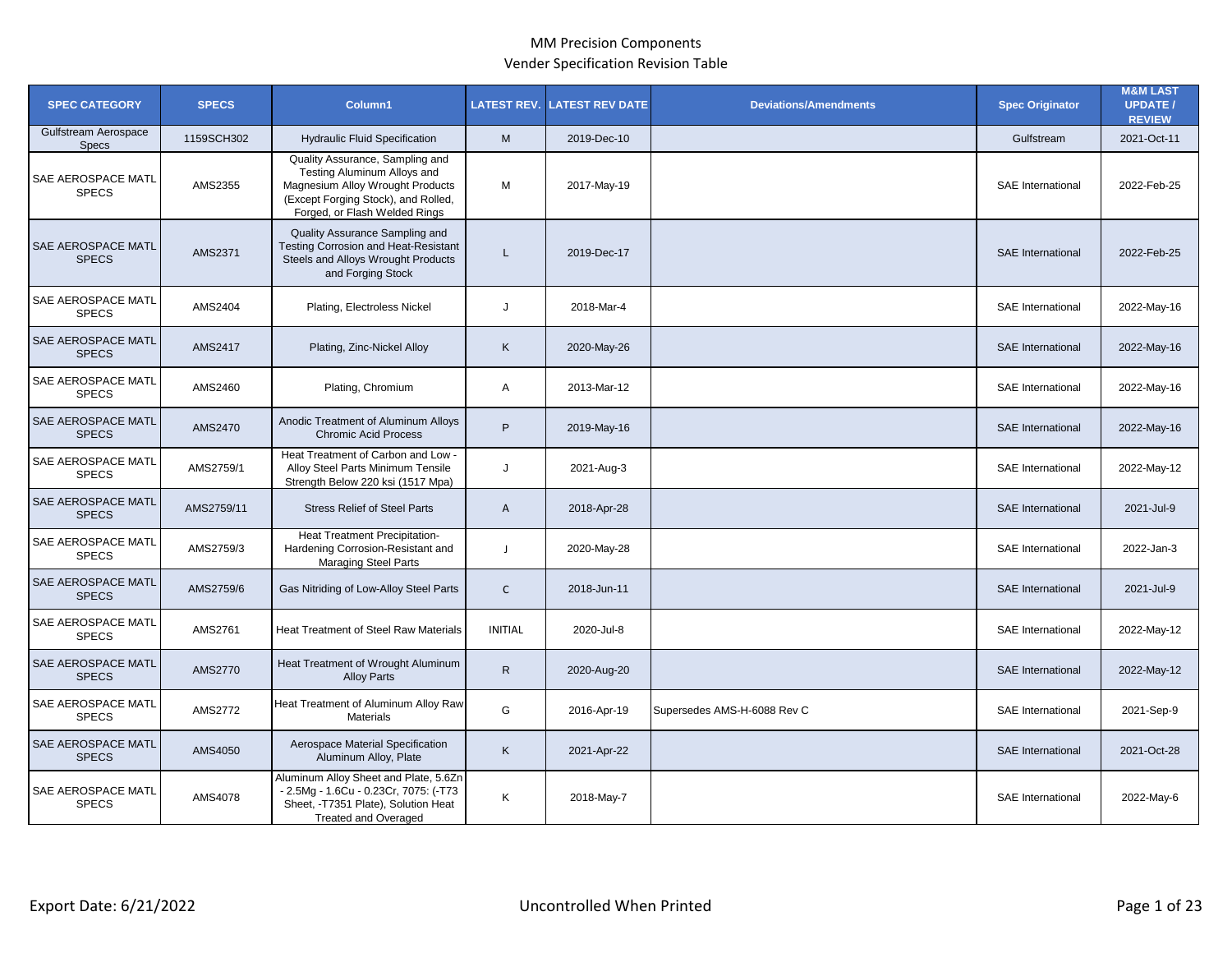| <b>SPEC CATEGORY</b>                      | <b>SPECS</b> | Column1                                                                                                                                                                                                                  | <b>LATEST REV.</b> | <b>LATEST REV DATE</b> | <b>Deviations/Amendments</b>                | <b>Spec Originator</b>   | <b>M&amp;M LAST</b><br><b>UPDATE/</b><br><b>REVIEW</b> |
|-------------------------------------------|--------------|--------------------------------------------------------------------------------------------------------------------------------------------------------------------------------------------------------------------------|--------------------|------------------------|---------------------------------------------|--------------------------|--------------------------------------------------------|
| SAE AEROSPACE MATL<br><b>SPECS</b>        | AMS4149      | Aluminum Alloy, Die and Hand<br>Forgings 5.6Zn - 2.5Mg - 1.6Cu -<br>0.23Cr (7175-T74) Solution and<br><b>Precipitation Heat Treated</b>                                                                                  | E                  | 2016-May-10            |                                             | <b>SAE</b> International | 2021-Jul-9                                             |
| SAE AEROSPACE MATL<br><b>SPECS</b>        | AMS4329      | Aluminum Alloy, Plate (7085-T7651)<br>7.5Zn - 1.6Cu - 1.5Mg - 0.12Zr Solution<br>Heat Treated, Stress-Relieved, and<br>Overaged (Composition similar to UNS<br>A97085)                                                   | B                  | 2017-Oct-10            |                                             | <b>SAE</b> International | 2021-Jul-9                                             |
| SAE AEROSPACE MATL<br><b>SPECS</b>        | AMS4640      | Aluminum Bronze, Bars, Rods,<br>Shapes, Tubes, and Forgings 81.5Cu -<br>10.0AI - 4.8Ni - 3.0Fe Drawn and<br>Stress Relieved (HR50) or Temper<br>Annealed (TQ50) (Composition similar<br>to UNS C63000)                   | H                  | 2018-May-3             | Rev. H (05/23/2011) Reaffirmed (05/03/2018) | <b>SAE</b> International | 2022-May-6                                             |
| SAE AEROSPACE MATL<br><b>SPECS</b>        | AMS5629      | Steel Corrosion-Resistant, Bars, Wire,<br>Forgings, Rings, and Extrusions 13Cr ·<br>8.0Ni - 2.2Mo - 1.1Al Vacuum Induction<br>Plus Consumable Electrode Melted<br>Solution Heat Treated, Precipitation<br>Hardenable     | J                  | 2021-Apr-6             |                                             | SAE International        | 2021-Jul-23                                            |
| <b>SAE AEROSPACE MATL</b><br><b>SPECS</b> | AMS5643      | Steel, Corrosion-Resistant, Bars, Wire,<br>Forgings, Mechanical Tubing, and<br>Rings 16Cr - 4.0Ni - 0.30Cb (Nb) -<br>4.0Cu Solution Heat Treated,<br><b>Precipitation Hardenable</b>                                     | W                  | 2021-Dec-13            |                                             | SAE International        | 2022-May-12                                            |
| SAE AEROSPACE MATL<br><b>SPECS</b>        | AMS5659      | Steel, Corrosion Resistant, Bars, Wire,<br>Forgings, Rings, and Extrusions 15Cr -<br>4.5Ni - 0.30Cb (Nb) - 3.5Cu<br>Consumable Electrode Remelted<br>Solution Heat Treated, Precipitation<br>Hardenable                  | $\mathsf{T}$       | 2021-Oct-1             |                                             | <b>SAE</b> International | 2022-May-12                                            |
| SAE AEROSPACE MATL<br><b>SPECS</b>        | AMS5862      | Steel, Corrosion-Resistant, Sheet,<br>Strip, and Plate 15Cr - 4.5Ni - 0.30Cb<br>(Nb) - 3.5Cu Consumable Electrode<br>Remelted, Solution Heat Treated<br>Precipitation-Hardenable (Composition<br>similar to UNS S 15500) | M                  | 2017-Jul-20            |                                             | SAE International        | 2021-Jul-9                                             |
| SAE AEROSPACE MATL<br><b>SPECS</b>        | AMS6350      | Steel Sheet, Strip, and Plate 0.95Cr -<br>0.20Mo (0.28 - 0.33C) (SAE 4130)                                                                                                                                               | P                  | 2020-Apr-10            |                                             | SAE International        | 2021-Jul-23                                            |
| SAE AEROSPACE MATL<br><b>SPECS</b>        | AMS6351      | Steel, Sheet, Strip, and Plate 0.95Cr -<br>0.20Mo (0.28 - 0.33C) (SAE 4130)<br>Spheroidized                                                                                                                              | L                  | 2020-Apr-10            |                                             | <b>SAE</b> International | 2021-Jul-23                                            |
| SAE AEROSPACE MATL<br><b>SPECS</b>        | AMS6382      | Steel, Bars, Forgings, and Rings<br>0.95Cr - 0.20Mo (0.38 - 0.43C) (SAE<br>4140) Annealed (Composition similar to<br><b>UNS G41400)</b>                                                                                  | $\mathsf{R}$       | 2018-Aug-14            |                                             | SAE International        | 2022-May-6                                             |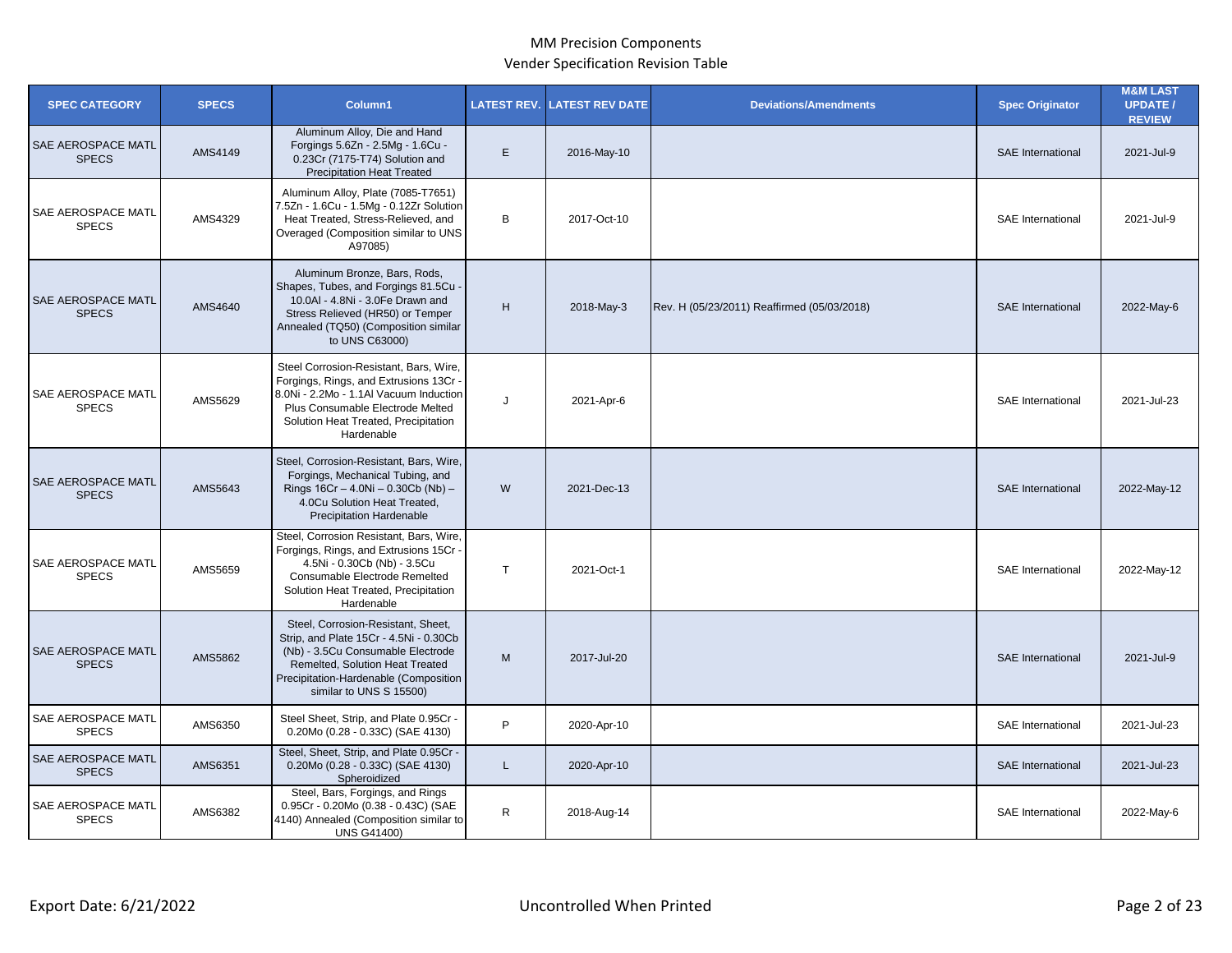| <b>SPEC CATEGORY</b>                      | <b>SPECS</b>        | Column1                                                                                                                                 | <b>LATEST REV.</b> | <b>LATEST REV DATE</b> | <b>Deviations/Amendments</b>  | <b>Spec Originator</b>   | <b>M&amp;M LAST</b><br><b>UPDATE /</b><br><b>REVIEW</b> |
|-------------------------------------------|---------------------|-----------------------------------------------------------------------------------------------------------------------------------------|--------------------|------------------------|-------------------------------|--------------------------|---------------------------------------------------------|
| <b>SAE AEROSPACE MATL</b><br><b>SPECS</b> | AMS6415             | Steel, Bars, Forgings, and Tubing<br>0.80Cr - 1.8Ni - 0.25Mo (0.38 - 0.43C)<br>(SAE 4340) (Composition similar to<br><b>UNS G43406)</b> | $\cup$             | 2016-Dec-7             |                               | <b>SAE</b> International | 2021-Jul-9                                              |
| SAE AEROSPACE MATL<br><b>SPECS</b>        | AMS-C-27725         | Coating, Corrosion Preventative, for<br>Aircraft Integral Fuel Tanks for Use to<br>250°F (121°C)                                        | D                  | 2016-Mar-9             |                               | <b>SAE</b> International | 2022-Feb-25                                             |
| SAE AEROSPACE MATL<br><b>SPECS</b>        | AMS-H-6875          | <b>Heat Treatment of Steel Raw Materials</b>                                                                                            | $\mathsf{C}$       | 2020-Sep-1             | $Rev C = Stabilized$          | <b>SAE</b> International | 2021-Oct-8                                              |
| SAE AEROSPACE MATL<br><b>SPECS</b>        | AMS-QQ-A-200/11     | Aluminum Alloy 7075, Bar, Rod,<br>Shapes, Tube, and Wire, Extruded                                                                      | Α                  | 2014-Oct-13            | $Rev A = Stabilized$          | <b>SAE</b> International | 2022-May-6                                              |
| SAE AEROSPACE MATL<br><b>SPECS</b>        | AMS-QQ-A-225-6      | Aluminum Alloy, 2024, Bar, Rod, and<br>Wire: Rolled, Drawn, or Cold Finished                                                            | $\sf B$            | 2018-Mar-4             | $Rev B = Stabilized$          | <b>SAE</b> International | 2022-Feb-25                                             |
| <b>SAE AEROSPACE MATL</b><br><b>SPECS</b> | AMS-QQ-A-250/12     | Aluminum Alloy 7075, Plate and Sheet                                                                                                    | Α                  | 2013-Dec-12            |                               | SAE International        | 2022-Feb-25                                             |
| <b>SAE AEROSPACE MATL</b><br><b>SPECS</b> | AMS-QQ-A-250/4      | Aluminum Alloy 2024, Plate and Sheet                                                                                                    | B                  | 2015-Feb-5             |                               | <b>SAE</b> International | 2021-Oct-11                                             |
| SAE AEROSPACE MATL<br><b>SPECS</b>        | AMS-QQ-A-250/5      | Aluminum Alloy Alclad 2024, Plate and<br>Sheet                                                                                          | $\mathsf{C}$       | 2021-May-28            |                               | <b>SAE</b> International | 2022-May-6                                              |
| SAE AEROSPACE MATL<br><b>SPECS</b>        | AMS-S-4383          | Sealing Compound, Topcoat, Fuel<br>Tank Buna-N Type                                                                                     | $\mathsf{C}$       | 2021-Jun-29            |                               | <b>SAE</b> International | 2021-Oct-28                                             |
| SAE AEROSPACE MATL<br><b>SPECS</b>        | AMS-S-6758          | Steel, Chrome-MOLYBDENIUM (4130)<br><b>BARS &amp; REFORGING STOCK (Aircraft</b><br>Quality)                                             | B                  | 2017-Nov-30            | Rev B (Stabilized 11/30/2017) | SAE International        | 2022-Jun-10                                             |
| SAE AEROSPACE MATL<br><b>SPECS</b>        | AMS-S-8802          | Sealing Compound, Fuel Resistant,<br>Integral Fuel Tanks and Fuel Cell<br>Cavities                                                      | E                  | 2019-Feb-4             |                               | <b>SAE</b> International | 2022-Feb-25                                             |
| SAE AEROSPACE MATL<br><b>SPECS</b>        | <b>AMS-STD-2154</b> | Inspection, Ultrasonic, Wrought Metals,<br>Process For                                                                                  | E.                 | 2021-Jul-15            |                               | <b>SAE</b> International | 2022-Feb-25                                             |
| SAE AEROSPACE MATL<br><b>SPECS</b>        | AS478               | <b>Identification Marking Methods</b>                                                                                                   | $\mathsf{R}$       | 2021-Jan-21            |                               | <b>SAE</b> International | 2021-Oct-26                                             |
| SAE AEROSPACE MATL<br><b>SPECS</b>        | AS8879              | Screw Threads-UNJ Profile, Inch<br>Controlled Radius Root with Increased<br>Minor Diameter                                              | D                  | 2018-Aug-23            | Rev D Reaffirmed 08/23/2018   | <b>SAE</b> International | 2022-May-6                                              |
| <b>ASTM SPECS</b>                         | ASTM A262           | <b>Standard Practices for Detecting</b><br>Susceptibility to Intergranular Attack in<br><b>Austenitic Stainless Steels</b>              | 15                 | 2015-Sep-1             |                               | <b>ASTM</b>              | 2022-Feb-25                                             |
| <b>ASTM SPECS</b>                         | ASTM A276 / A276M   | <b>Standard Specification for Stainless</b><br>Steel Bars and Shapes                                                                    | 17                 | 2017-Mar-21            |                               | <b>ASTM</b>              | 2022-Feb-25                                             |
| <b>ASTM SPECS</b>                         | <b>B209</b>         | Standard Specification for Aluminum<br>and Aluminum-Alloy Sheet and Plate                                                               | 21a                | 2022-Jan-12            |                               | <b>ASTM</b>              | 2022-May-12                                             |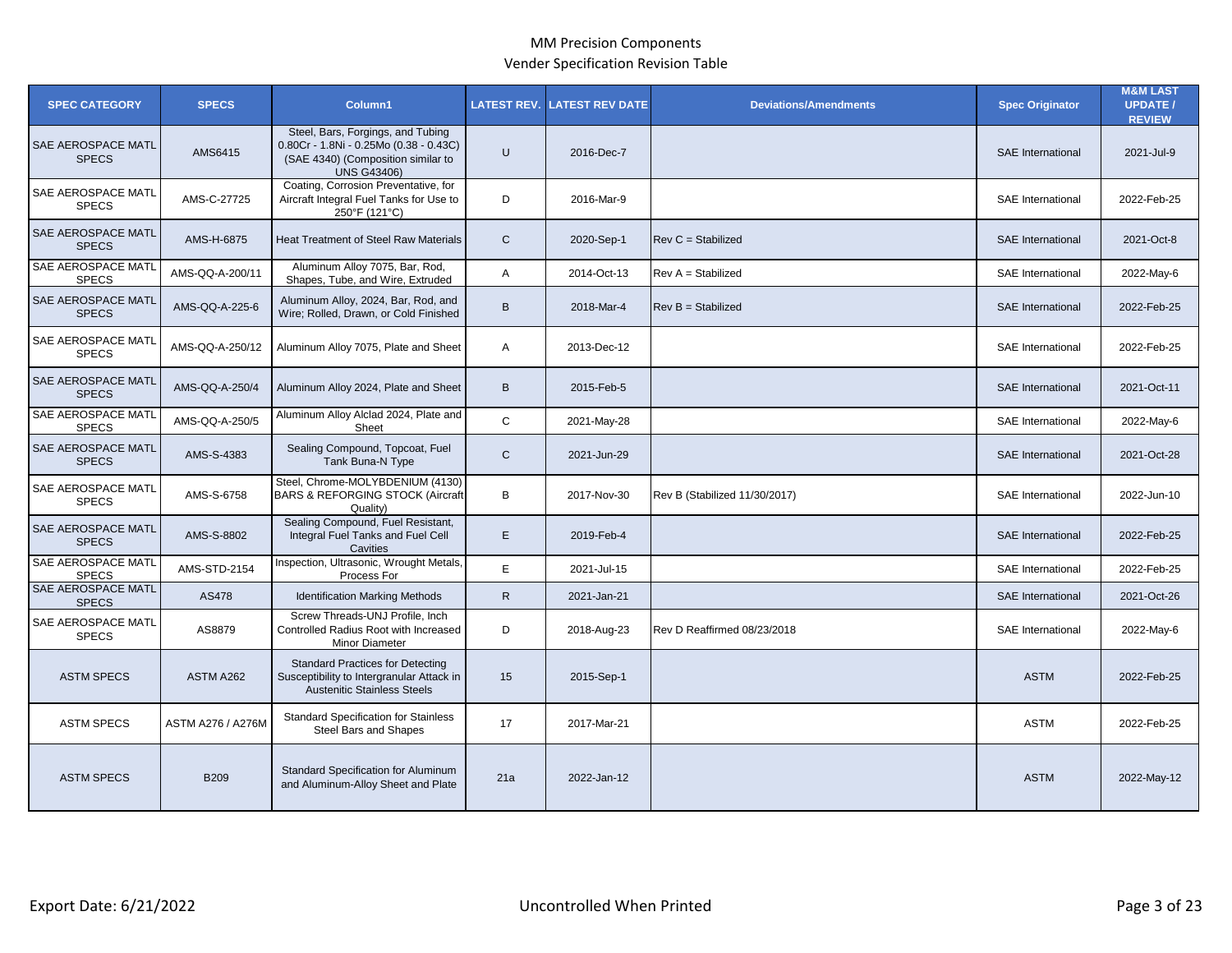| <b>SPEC CATEGORY</b> | <b>SPECS</b>             | Column1                                                                                                                 | <b>LATEST REV.</b> | <b>LATEST REV DATE</b> | <b>Deviations/Amendments</b>                                                                                                                                               | <b>Spec Originator</b> | <b>M&amp;M LAST</b><br><b>UPDATE /</b><br><b>REVIEW</b> |
|----------------------|--------------------------|-------------------------------------------------------------------------------------------------------------------------|--------------------|------------------------|----------------------------------------------------------------------------------------------------------------------------------------------------------------------------|------------------------|---------------------------------------------------------|
| <b>ASTM SPECS</b>    | <b>ASTM E1417/E1417M</b> | Standard Practice for Liquid Penetrant<br>Testing1                                                                      | 21e1               | 11/25/2021             |                                                                                                                                                                            | <b>ASTM</b>            | 2022-Feb-2                                              |
| <b>ASTM SPECS</b>    | ASTM E18                 | <b>Standard Test Method for Rockwell</b><br>Hardness of Metallic Materials <sup>12</sup>                                | 20                 | 2020-Mar-26            |                                                                                                                                                                            | <b>ASTM</b>            | 2022-Jan-3                                              |
| <b>BOEING SPECS</b>  | BAC001PREF               | PREFACE : BOEING PROCESS<br>SPECIFICATION                                                                               | Y                  | 2021-Feb-18            |                                                                                                                                                                            | Boeing                 | 2022-Jan-5                                              |
| <b>BOEING SPECS</b>  | <b>BAC5000</b>           | Sealing, General                                                                                                        | BA                 | 2022-Apr-11            | PSDs: 6-278 (09/11/2017); 6-279 (09/11/2017); 6-280<br>(09/11/2017); 6-281 (09/11/2017); 6-285 (09/11/2017); 6-286<br>(09/11/2017); 6-288 (09/11/2017); 6-315 (11/28/2018) | <b>Boeing</b>          | 2022-Apr-12                                             |
| <b>BOEING SPECS</b>  | <b>BAC5010</b>           | APPLICATION OF ADHESIVES                                                                                                | AB                 | 2021-May-7             |                                                                                                                                                                            | Boeing                 | 2022-Jan-5                                              |
| <b>BOEING SPECS</b>  | <b>BAC5019</b>           | CHROMIC ACID ANODIZING                                                                                                  | Y                  | 2022-Jun-8             |                                                                                                                                                                            | <b>Boeing</b>          | 2022-Jun-9                                              |
| <b>BOEING SPECS</b>  | <b>BAC5034</b>           | TEMPORARY PROTECTION OF<br>PRODUCTION MATERIALS, PARTS,<br>AND ASSEMBLIES                                               | T                  | 2022-Jun-3             |                                                                                                                                                                            | Boeing                 | 2022-Jun-9                                              |
| <b>BOEING SPECS</b>  | BAC5034-4                | <b>TEMPORARY PROTECTION OF</b><br>PRODUCTION MATERIALS, PARTS,<br>AND ASSEMBLIES WITH PRESSURE<br><b>SENSITIVE TAPE</b> | P                  | 2022-Apr-26            |                                                                                                                                                                            | <b>Boeing</b>          | 2022-May-6                                              |
| <b>BOEING SPECS</b>  | BAC5117-5                | Heat Treatment of Titanium and<br><b>Titanium Alloys</b>                                                                | F.                 | 2015-Sep-22            | PSDs: 6-7 (11/01/2016)                                                                                                                                                     | Boeing                 | 2022-Jan-5                                              |
| <b>BOEING SPECS</b>  | BAC5117-6                | ELECTRICAL FAYING SURFACE<br><b>BONDS</b>                                                                               | M                  | 2018-Nov-26            |                                                                                                                                                                            | <b>Boeing</b>          | 2022-Jan-5                                              |
| <b>BOEING SPECS</b>  | <b>BAC5300</b>           | Forming, Straightening and Fitting<br>metal Parts                                                                       | ${\sf N}$          | 2016-Dec-5             |                                                                                                                                                                            | Boeing                 | 2022-Jan-5                                              |
| <b>BOEING SPECS</b>  | BAC5300-1                | SURFACE AND EDGE INTEGRITY<br>OF METAL PARTS                                                                            | K                  | 2018-May-11            | PSDs: 6-1 (09/01/2006) & 6-6 (05/15/2009)                                                                                                                                  | <b>Boeing</b>          | 2022-Jan-5                                              |
| <b>BOEING SPECS</b>  | BAC5300-2                | METAL PART FORMING.<br>STRAIGHTENING AND FITTING                                                                        | Κ                  | 2021-Jul-13            | PSDs: 6-2 (09/01/2006)                                                                                                                                                     | Boeing                 | 2022-Jan-5                                              |
| <b>BOEING SPECS</b>  | <b>BAC5305</b>           | Application of Aluminum Foil Markers                                                                                    | $\mathsf{R}$       | 2021-Apr-1             |                                                                                                                                                                            | <b>Boeing</b>          | 2022-Jan-5                                              |
| <b>BOEING SPECS</b>  | <b>BAC5307</b>           | <b>PART MARKING</b>                                                                                                     | AC                 | 2021-Oct-15            | PSDs: 1-11 (007/21/2021)                                                                                                                                                   | Boeing                 | 2022-Jan-5                                              |
| <b>BOEING SPECS</b>  | <b>BAC5312</b>           | Application of Plastic Film Markers                                                                                     | W                  | 2021-Jun-7             | PSDs: 1-7 (09/29/2020), 6-51 (05/19/2020), 6-52 (12/05/2019)                                                                                                               | <b>Boeing</b>          | 2022-Jan-5                                              |
| <b>BOEING SPECS</b>  | <b>BAC5423</b>           | <b>Liquid Penetrant Inspection</b>                                                                                      | Y                  | 2020-Mar-13            | PSDs: 6-155 (10/26/2001)                                                                                                                                                   | Boeing                 | 2022-Jan-5                                              |
| <b>BOEING SPECS</b>  | <b>BAC5439</b>           | Ultrasonic Inspection                                                                                                   | J                  | 2013-Jul-26            | PSDs: 6-23 (12/19/2018)                                                                                                                                                    | <b>Boeing</b>          | 2022-Jan-5                                              |
| <b>BOEING SPECS</b>  | <b>BAC5602</b>           | Heat Treatment of Aluminum Alloys                                                                                       | AH                 | 2020-Nov-16            | PSDs: 1-6 (11/16/2020)                                                                                                                                                     | Boeing                 | 2022-Jan-5                                              |
| <b>BOEING SPECS</b>  | <b>BAC5619</b>           | <b>Heat Treatment of Corrosion Resistant</b><br><b>Steel</b>                                                            | K                  | 5/23/2019              |                                                                                                                                                                            | <b>Boeing</b>          | 2022-Jan-5                                              |
| <b>BOEING SPECS</b>  | <b>BAC5625</b>           | SURFACE TREATMENTS FOR<br><b>FERROUS ALLOYS</b>                                                                         | F.                 | 7/17/2019              |                                                                                                                                                                            | Boeing                 | 2022-Jan-5                                              |
| <b>BOEING SPECS</b>  | <b>BAC5626</b>           | COLORED CHEMICAL CONVERSION<br><b>COATINGS FOR ALUMINUM</b>                                                             | $\mathsf{C}$       | 2015-Jun-18            |                                                                                                                                                                            | <b>Boeing</b>          | 2022-Jan-5                                              |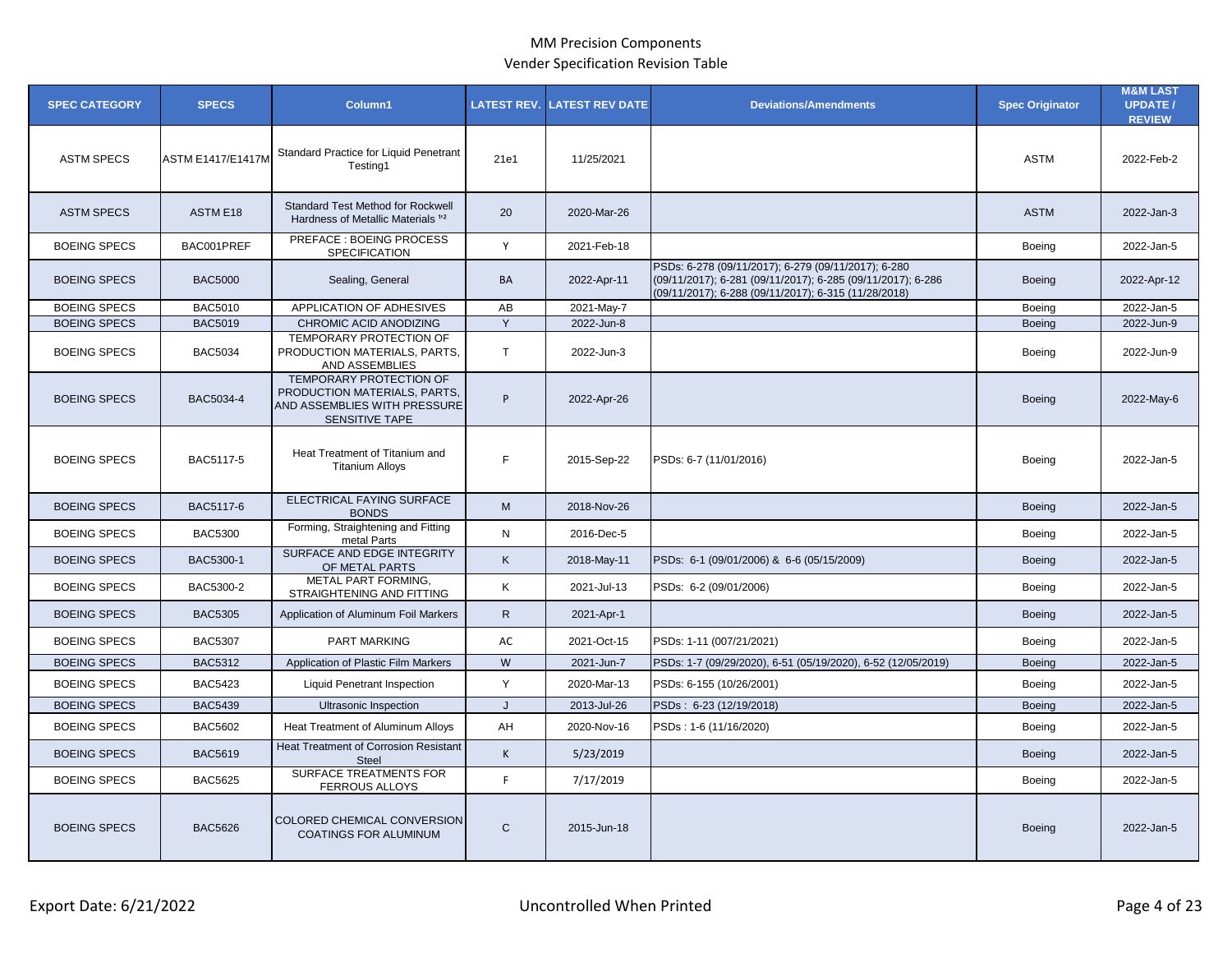| <b>SPEC CATEGORY</b> | <b>SPECS</b>   | Column1                                                                        |              | <b>LATEST REV. LATEST REV DATE</b> | <b>Deviations/Amendments</b>                                                                                                                                                                       | <b>Spec Originator</b> | <b>M&amp;M LAST</b><br><b>UPDATE /</b><br><b>REVIEW</b> |
|----------------------|----------------|--------------------------------------------------------------------------------|--------------|------------------------------------|----------------------------------------------------------------------------------------------------------------------------------------------------------------------------------------------------|------------------------|---------------------------------------------------------|
| <b>BOEING SPECS</b>  | <b>BAC5632</b> | <b>BORIC ACID - SULFURIC ACID</b><br><b>ANODIZING</b>                          | E            | 2020-Oct-9                         | PSDs: 1-1 (07/16/2021)                                                                                                                                                                             | Boeing                 | 2022-Jan-5                                              |
| <b>BOEING SPECS</b>  | <b>BAC5637</b> | ZINC-NICKEL ALLOY PLATING                                                      | F            | 2017-Sep-8                         | PSDs: 6-16 (03/09/2018) & 6-17 (03/06/2018)                                                                                                                                                        | <b>Boeing</b>          | 2022-Jan-5                                              |
| <b>BOEING SPECS</b>  | <b>BAC5650</b> | <b>Hardness Testing</b>                                                        | E            | 2015-Oct-28                        | PSDs: 6-5                                                                                                                                                                                          | Boeing                 | 2022-Jan-5                                              |
| <b>BOEING SPECS</b>  | <b>BAC5651</b> | <b>Electrical Conductivity Testing</b>                                         | D            | 2015-May-20                        |                                                                                                                                                                                                    | <b>Boeing</b>          | 2022-Jan-5                                              |
| <b>BOEING SPECS</b>  | <b>BAC5656</b> | ABRASIVE WATERJET CUTTING<br>FOR METALS AND METAL-<br><b>COMPOSITE HYBRIDS</b> | E            | 2014-May-15                        |                                                                                                                                                                                                    | Boeing                 | 2022-Jan-5                                              |
| <b>BOEING SPECS</b>  | <b>BAC5709</b> | <b>HARD CHROMIUM PLATING</b>                                                   | W            | 2015-Jun-15                        |                                                                                                                                                                                                    | <b>Boeing</b>          | 2022-Jan-5                                              |
| <b>BOEING SPECS</b>  | <b>BAC5710</b> | APPLICATION OF SPECIAL<br>PURPOSE COATINGS                                     | AE           | 5/2/2022                           |                                                                                                                                                                                                    | Boeing                 | 2022-May-6                                              |
| <b>BOEING SPECS</b>  | <b>BAC5714</b> | ELECTROPLATING OF ALUMINUM<br><b>ALLOYS</b>                                    | J            | 2014-Jun-19                        |                                                                                                                                                                                                    | <b>Boeing</b>          | 2022-Jan-5                                              |
| <b>BOEING SPECS</b>  | <b>BAC5719</b> | CHEMICAL CONVERSION<br>COATINGS FOR ALUMINUM AND<br>ALUMINUM ALLOYS            | AB           | 2020-Oct-8                         | PSDs: 6-82 (02/06/1992), 6-131 (05/07/2002), 6-144<br>(05/10/2006), 6-149 (08/28/2009), 6-150 (01/05/2010), 6-152<br>(06/15/2010), 6-154 (05/29/2012), 6-156 (12/10/2015), & 6-157<br>(12/06/2017) | Boeing                 | 2022-Jan-5                                              |
| <b>BOEING SPECS</b>  | <b>BAC5730</b> | <b>SHOT PEENING</b>                                                            | U            | 2022-Feb-14                        |                                                                                                                                                                                                    | <b>Boeing</b>          | 2022-Feb-18                                             |
| <b>BOEING SPECS</b>  | <b>BAC5736</b> | APPLICATION OF CHEMICAL AND<br>SOLVENT RESISTANT FINISH                        | AC           | 3/5/20215/6/21                     | PSDs: 1-12 Rev A (05/06/2021), 1-14 Rev A (05/06/2021), 6-198<br>(3/14/2015) & 6-206 (11/30/2016)                                                                                                  | <b>Boeing</b>          | 2022-Jan-5                                              |
| <b>BOEING SPECS</b>  | <b>BAC5746</b> | <b>NICKEL PLATING</b><br>(ELECTRODEPOSITED)                                    | M            | 2015-Jun-17                        | PSDs: 6-42 (12/07/2011), 6-44 (08/02/2012)                                                                                                                                                         | <b>Boeing</b>          | 2022-Jan-5                                              |
| <b>BOEING SPECS</b>  | BAC5746 QPL    | <b>NICKEL PLATING</b><br>(ELECTRODEPOSITED) QUALIFIED<br>PROCESSOR LIST        | B            | 2019-Aug-16                        | QPL to BAC5746 Rev M                                                                                                                                                                               | Boeing                 | 2022-Jan-5                                              |
| <b>BOEING SPECS</b>  | <b>BAC5765</b> | CLEANING AND DEOXIDIZING<br><b>ALUMINUM ALLOYS</b>                             | AA           | 2021-Dec-9                         | PSDs: 6-217 (04/07/2004), 6-229 (05/29/2012), 6-235<br>(02/01/2016), 6-236 (11/09/2017), 6-238 (01/25/2018), & 6-239<br>(03/09/2018)                                                               | <b>Boeing</b>          | 2022-Jan-5                                              |
| <b>BOEING SPECS</b>  | <b>BAC5772</b> | CHEMICAL MILLING OF ALUMINUM<br><b>ALLOYS</b>                                  | W            | 2005-May-13                        | PSDs: 6-64 (08/19/2011). 6-66 (03/01/2013), & 6-74<br>(05/09/2018)                                                                                                                                 | <b>Boeing</b>          | 2022-Jan-5                                              |
| <b>BOEING SPECS</b>  | BAC5772 QPL    | CHEMICAL MILLING OF ALUMINUM<br>ALLOYS: QUALIFIED PROCESSOR<br><b>LIST</b>     | AA           | 2020-Dec-18                        |                                                                                                                                                                                                    | <b>Boeing</b>          | 2022-Jan-5                                              |
| <b>BOEING SPECS</b>  | <b>BAC5786</b> | ETCH CLEANING OF ALUMINUM<br><b>ALLOYS</b>                                     | N            | 2019-Jan-21                        |                                                                                                                                                                                                    | <b>Boeing</b>          | 2022-Jan-5                                              |
| <b>BOEING SPECS</b>  | <b>BAC5845</b> | APPLICATION OF POLYURETHANE<br><b>TOPCOAT</b>                                  | $\mathsf{V}$ | 12/23/2019                         |                                                                                                                                                                                                    | <b>Boeing</b>          | 2022-Jan-5                                              |
| <b>BOEING SPECS</b>  | <b>BAC5928</b> | THERMAL CUTTING OF METALS                                                      | K            | 1994-Jul-8                         | PSDs: 6-9 (01/21/2019)                                                                                                                                                                             | Boeing                 | 2022-Jan-5                                              |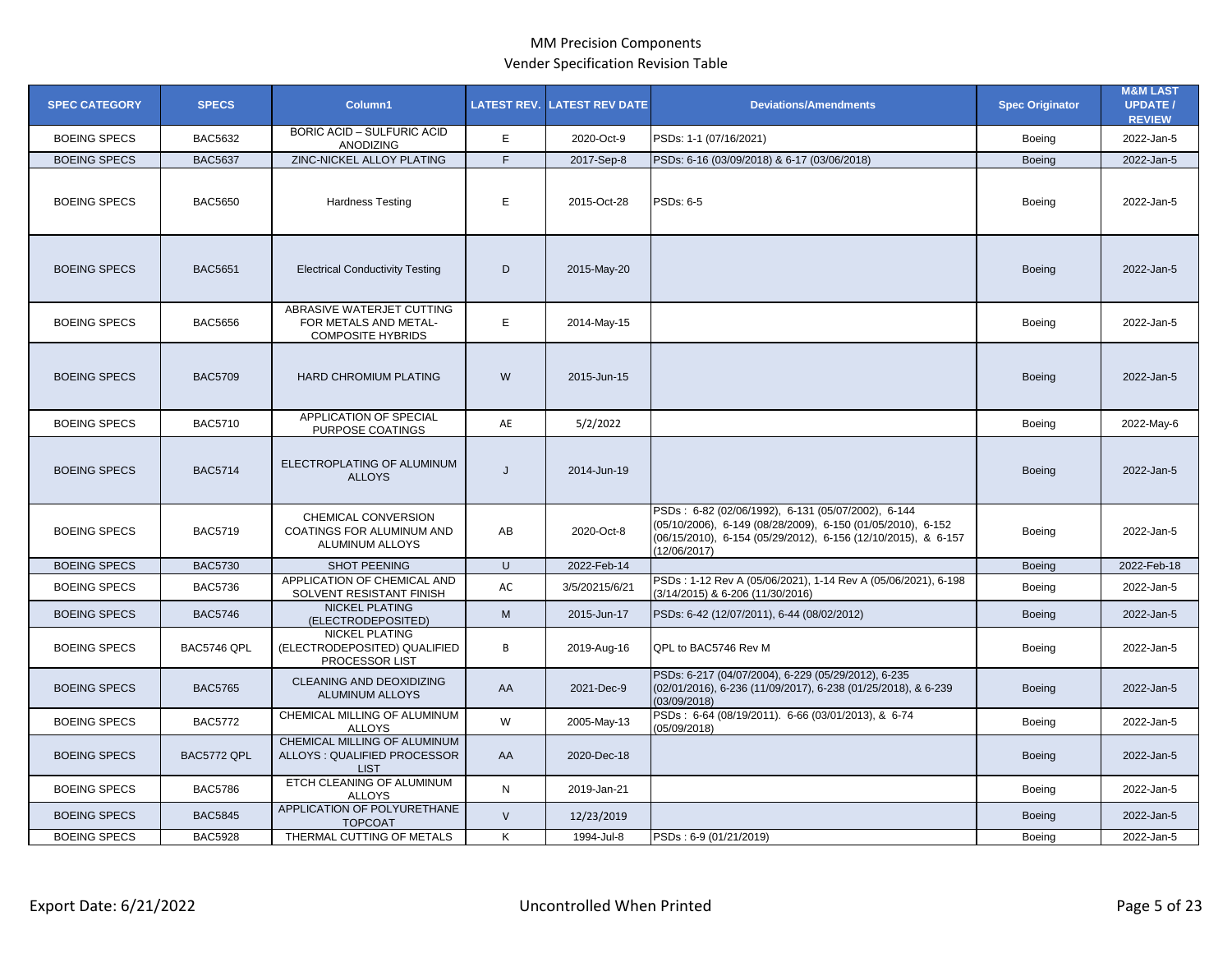| <b>SPEC CATEGORY</b> | <b>SPECS</b>    | Column1                                                                                                                              |                | <b>LATEST REV. LATEST REV DATE</b> | <b>Deviations/Amendments</b> | <b>Spec Originator</b> | <b>M&amp;M LAST</b><br><b>UPDATE /</b><br><b>REVIEW</b> |
|----------------------|-----------------|--------------------------------------------------------------------------------------------------------------------------------------|----------------|------------------------------------|------------------------------|------------------------|---------------------------------------------------------|
| <b>BOEING SPECS</b>  | <b>BAC5946</b>  | Temper Inspection of Aluminum Alloys                                                                                                 | AC             | 2022-Feb-14                        |                              | Boeing                 | 2022-Feb-18                                             |
| <b>BOEING SPECS</b>  | <b>BAC5982</b>  | <b>LASER CUTTING OF METAL</b>                                                                                                        | $\mathsf{C}$   | 2014-Jul-3                         |                              | Boeing                 | 2022-Jan-5                                              |
| <b>BOEING SPECS</b>  | BACB28AP        | BUSHING, FLANGED, UNDERSIZE<br>BORE, NOMINAL AND OVERSIZE OD<br>(FOR CLAMPED INSTALLATION)                                           | W              | 2016-Aug-12                        |                              | <b>Boeing</b>          | 2021-Sep-2                                              |
| <b>BOEING SPECS</b>  | BACB28AT        | BUSHING, FLANGED, UNDERSIZE<br>BORE, NOMINAL AND OVERSIZE OD<br>(FOR UNCLAMPED INSTALLATION)                                         | Y              | 2016-Aug-15                        |                              | Boeing                 | 2021-Jul-9                                              |
| <b>BOEING SPECS</b>  | BACB28AX        | BUSHING, OVERSIZE FLANGE,<br>UNDERSIZE BORE, (FOR CLAMPED<br><b>INSTALLATION)</b>                                                    | $\mathsf{R}$   | 2015-May-29                        |                              | Boeing                 | 2021-Jul-9                                              |
| <b>BOEING SPECS</b>  | BACB30NM        | Bolt, Hex Head, 160 KSI Min Tensile,<br>Long Thread, 6AL-4V Titanium<br>Nonlocking and Self-Locking (Nominal<br>and Oversize)        | <b>BD</b>      | 2020-Mar-26                        |                              | Boeing                 | 2022-Jan-7                                              |
| <b>BOEING SPECS</b>  | BACB30YP        | Bolt, Close Tolerance, 100 Deg<br>Reduced Shear Dome Head, Hex<br>Drive, 95 KSI Shear, 6AL-4V Titanium,<br>Lightweight               | AA             | 2016-Oct-31                        |                              | <b>Boeing</b>          | 2022-Jan-7                                              |
| <b>BOEING SPECS</b>  | <b>BACD2074</b> | Fastener Codes and Symbols - Design<br>Detail                                                                                        | BG             | 2021-Oct-7                         |                              | Boeing                 | 2021-Oct-11                                             |
| <b>BOEING SPECS</b>  | <b>BACD2097</b> | <b>SURFACE TEXTURE (U.S.</b><br><b>CUSTOMARY AND METRIC)</b>                                                                         | AA             | 2017-Feb-27                        |                              | <b>Boeing</b>          | 2021-Oct-8                                              |
| <b>BOEING SPECS</b>  | BACN10HC        | Nut, Barrel, Lightweight, Self-Locking,<br>High Tensile, 450 F Deep CBore, 220<br>KSI                                                | N              | 2020-Jan-22                        |                              | Boeing                 | 2022-Jun-3                                              |
| <b>BOEING SPECS</b>  | BACN10JA        | Nut, Plate, Self-Locking, One Lug,<br>Floating, Low Height, 160 KSI, 450 F<br>and 900 F                                              | AJ             | 2019-Nov-14                        |                              | <b>Boeing</b>          | 2022-Jan-7                                              |
| <b>BOEING SPECS</b>  | BACN10KB        | NUT, PLATE, SELF-LOCKING, ONE<br>LUG. PLAIN. FLOATING AND<br>COUNTERSUNK, 450F AND 900F                                              | AA             | 10/15/2019                         |                              | Boeing                 | 2021-Oct-8                                              |
| <b>BOEING SPECS</b>  | BACN10ZV        | Nut, Self-Locking, Hexagon,<br>Counterbored, Aluminum Alloy,<br>Lightweight                                                          | G              | 2016-Feb-18                        |                              | Boeing                 | 2022-Jan-7                                              |
| <b>BOEING SPECS</b>  | BACN11G         | NUT, PLATE, SELF-LOCKING,<br>FLOATING, VARIABLE<br>COUNTERBORE, CRES,<br>REPLACEABLE NUT, ONE LUG,<br>TWO LUG, CORNER, 450 F AND 900 | $\vee$         | 7/10/2019                          |                              | Boeing                 | 2022-Mar-1                                              |
| <b>BOEING SPECS</b>  | BACP18BE        | PIN, SPRING, SLOTTED AND<br><b>COILED</b>                                                                                            | $\overline{B}$ | 2006-Mar-23                        |                              | <b>Boeing</b>          | 2022-Jun-3                                              |
| <b>BOEING SPECS</b>  | BACR15BA        | RIVET, 100 DEG PRECISION HEAD,<br><b>CLOSE TOLERANCE SHANK</b>                                                                       | BB             | 2009-Jul-2                         |                              | Boeing                 | 2021-Sep-1                                              |
| <b>BOEING SPECS</b>  | BACR15BB        | RIVET, UNIVERSAL HEAD, CLOSE<br><b>TOLERANCE SHANK</b>                                                                               | <b>BB</b>      | 2009-Jul-2                         |                              | <b>Boeing</b>          | 2022-Jun-3                                              |
| <b>BOEING SPECS</b>  | BACR15FT        | RIVET, MODIFIED UNIVERSAL<br>HEAD, CLOSE TOLERANCE SHANK                                                                             | AL             | 2020-Jun-9                         |                              | Boeing                 | 2021-Sep-1                                              |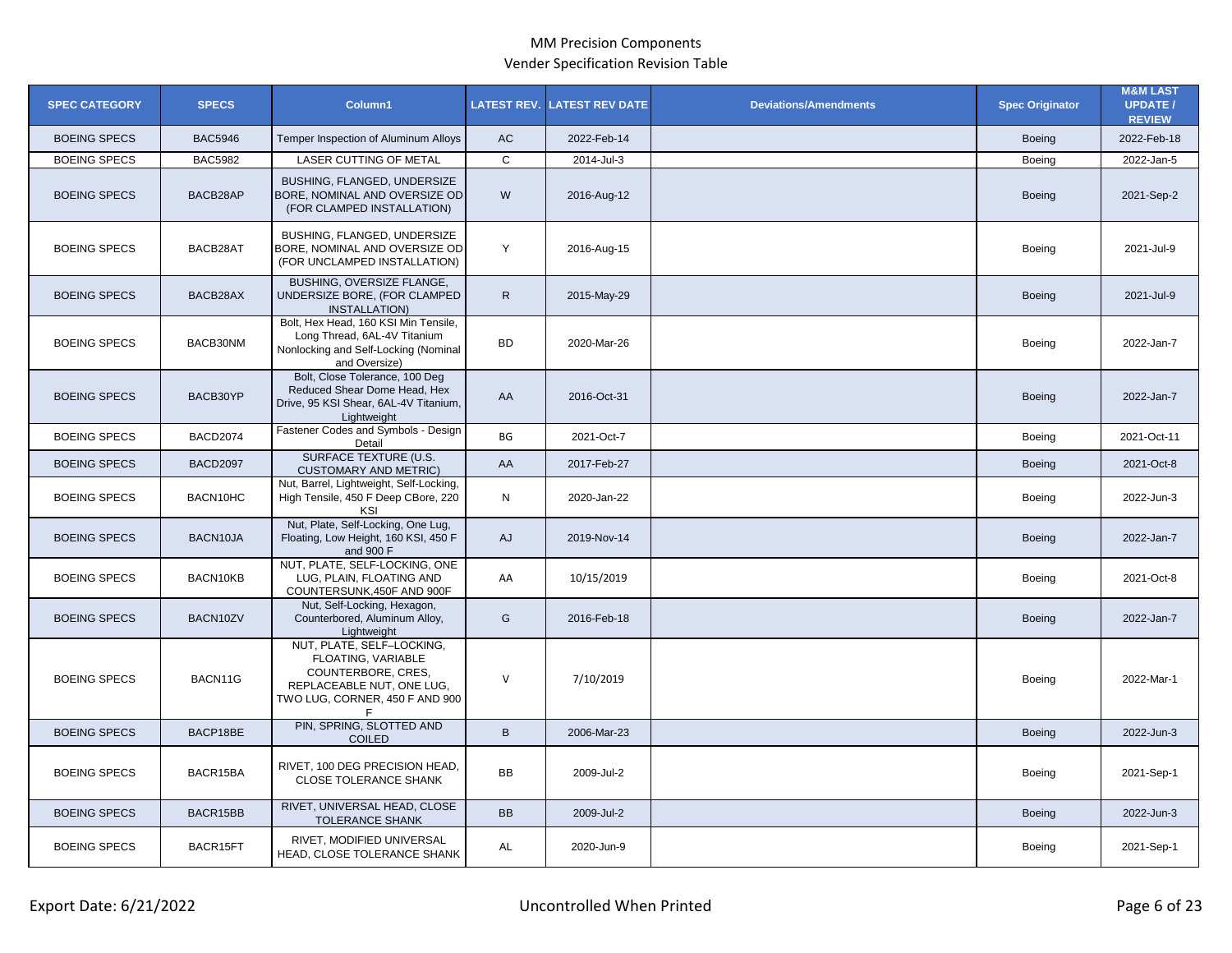| <b>SPEC CATEGORY</b>                        | <b>SPECS</b>        | Column1                                                                                    | <b>LATEST REV.</b> | <b>LATEST REV DATE</b> | <b>Deviations/Amendments</b>              | <b>Spec Originator</b> | <b>M&amp;M LAST</b><br><b>UPDATE /</b><br><b>REVIEW</b> |
|---------------------------------------------|---------------------|--------------------------------------------------------------------------------------------|--------------------|------------------------|-------------------------------------------|------------------------|---------------------------------------------------------|
| <b>BOMBARDIER SPECS</b>                     | BAPS 144-005        | Identification of Aircraft Parts and<br>Assemblies                                         | D                  | 2014-Sep-30            |                                           | Bombardier             | 2021-Oct-8                                              |
| <b>BOMBARDIER SPECS</b>                     | BAPS 160-010        | <b>Chromic Acid Anodizing</b>                                                              | E.                 | 2018-Sep-5             |                                           | Bombardier             | 2021-Oct-8                                              |
| <b>BOEING SPECS</b>                         | BMS10-86            | FLUOROPOLYMER FILLED COATING                                                               | $\mathsf{T}$       | 2019-Jul-23            |                                           | Boeing                 | 2021-Oct-28                                             |
| <b>BOEING SPECS</b>                         | <b>BMS10-86 QPL</b> | <b>Qualified Products List</b><br>FLUOROPOLYMER FILLED COATING                             | <b>NEW</b>         | 2019-Jul-23            | QPL to BMS10-86 Rev T                     | Boeing                 | 2021-Oct-28                                             |
| <b>BOEING SPECS</b>                         | <b>BMS20-2</b>      | General Requirements for Aluminum<br>Alloy Sheet and Plate                                 | $\mathsf{C}$       | 2010-Jan-5             |                                           | Boeing                 | 2021-Nov-30                                             |
| <b>BOEING SPECS</b>                         | BMS5-92 QPL         | <b>QUALIFIED PRODUCTS LIST:</b><br>ADHESIVE, MODIFIED EPOXY FOR<br>GENERAL PURPOSE USE     | <b>ORG</b>         | 2016-Feb-22            |                                           | Boeing                 | 2021-Oct-8                                              |
| <b>BOEING SPECS</b>                         | <b>BMS5-95</b>      | PRESSURE AND ENVIRONMENTAL<br>SEALANT-CHROMATE TYPE                                        | U                  | 2019-Apr-18            |                                           | <b>Boeing</b>          | 2022-Jun-3                                              |
| <b>BOEING SPECS</b>                         | <b>BMS5-95 QPL</b>  | Quality Products List for Pressure and<br>Environmental Sealant-Chromate Type              | <b>NEW</b>         | 2019-Apr-18            | QPL to BMS5-95 Rev U                      | Boeing                 | 2022-Jun-3                                              |
| <b>BOEING SPECS</b>                         | <b>BSS7015</b>      | DIMENSIONAL CONTROL OF<br>CASTINGS AND FORGINGS                                            | (ORG)              | 1989-Oct-25            |                                           | Boeing                 | 2021-Oct-28                                             |
| <b>BOEING SPECS</b>                         | <b>BSS7039</b>      | <b>Liquid Penetrant Inspection</b>                                                         | D                  | 2020-Mar-13            | PSDs: 6-4 (11/22/2004) & 6-9 (07/28/2015) | Boeing                 | 2022-Jun-3                                              |
| <b>BOEING SPECS</b>                         | <b>BSS7055</b>      | Ultrasonic Inspection Wrought Products                                                     | $\, {\sf B}$       | 2013-Oct-7             | PSDs: 6-4 (05/15/2008) & 6-5 (02/12/2016) | Boeing                 | 2022-Jun-3                                              |
| <b>BOEING SPECS</b>                         | <b>BSS7350</b>      | Rockwell Hardness Testing Procedures                                                       | F                  | 2019-Jun-11            |                                           | Boeing                 | 2021-Sep-2                                              |
| <b>BOEING SPECS</b>                         | <b>BSS7351</b>      | <b>Eddy Current Electrical Conductivity -</b><br><b>Direct Reading Method</b>              | G                  | 2020-Apr-22            |                                           | Boeing                 | 2022-Mar-1                                              |
| <b>BOEING SPECS</b>                         | D2-5000             | Protective Finish Codes                                                                    | CH                 | 2003-Aug-1             |                                           | Boeing                 | 2022-Jun-3                                              |
| <b>BOEING SPECS</b>                         | D6-5000             | Special Commercial Airplane Company<br><b>Finish Codes</b>                                 | <b>BR</b>          | 2022-Apr-22            |                                           | <b>Boeing</b>          | 2022-May-6                                              |
| <b>BOEING SPECS</b>                         | D6-51991            | <b>QUALITY ASSURANCE STANDARD</b><br>FOR DIGITAL PRODUCT DEFINITION<br>AT BOEING SUPPLIERS | N                  | 2019-Apr-19            |                                           | Boeing                 | 2021-Oct-18                                             |
| <b>BOEING SPECS</b>                         | D6-82479            | <b>Boeing Quality Management System</b><br><b>Requirements for Suppliers</b>               | $\mathbf{I}$       | 2019-Apr-4             |                                           | Boeing                 | 2022-Jun-9                                              |
| Gulfstream Aerospace<br><b>Specs</b>        | GAA100BN            | ADHESIVE - TWO COMPONENT<br>POLYURETHANE                                                   | F.                 | 2020-Jul-15            |                                           | Gulfstream             | 2022-Jun-15                                             |
| <b>Gulfstream Aerospace</b><br><b>Specs</b> | GAB17G              | <b>BONDING - ELECTRICAL &amp;</b><br><b>LIGHTNING PROTECTION</b>                           | K                  | 2018-Mar-19            |                                           | Gulfstream             | 2022-Jun-15                                             |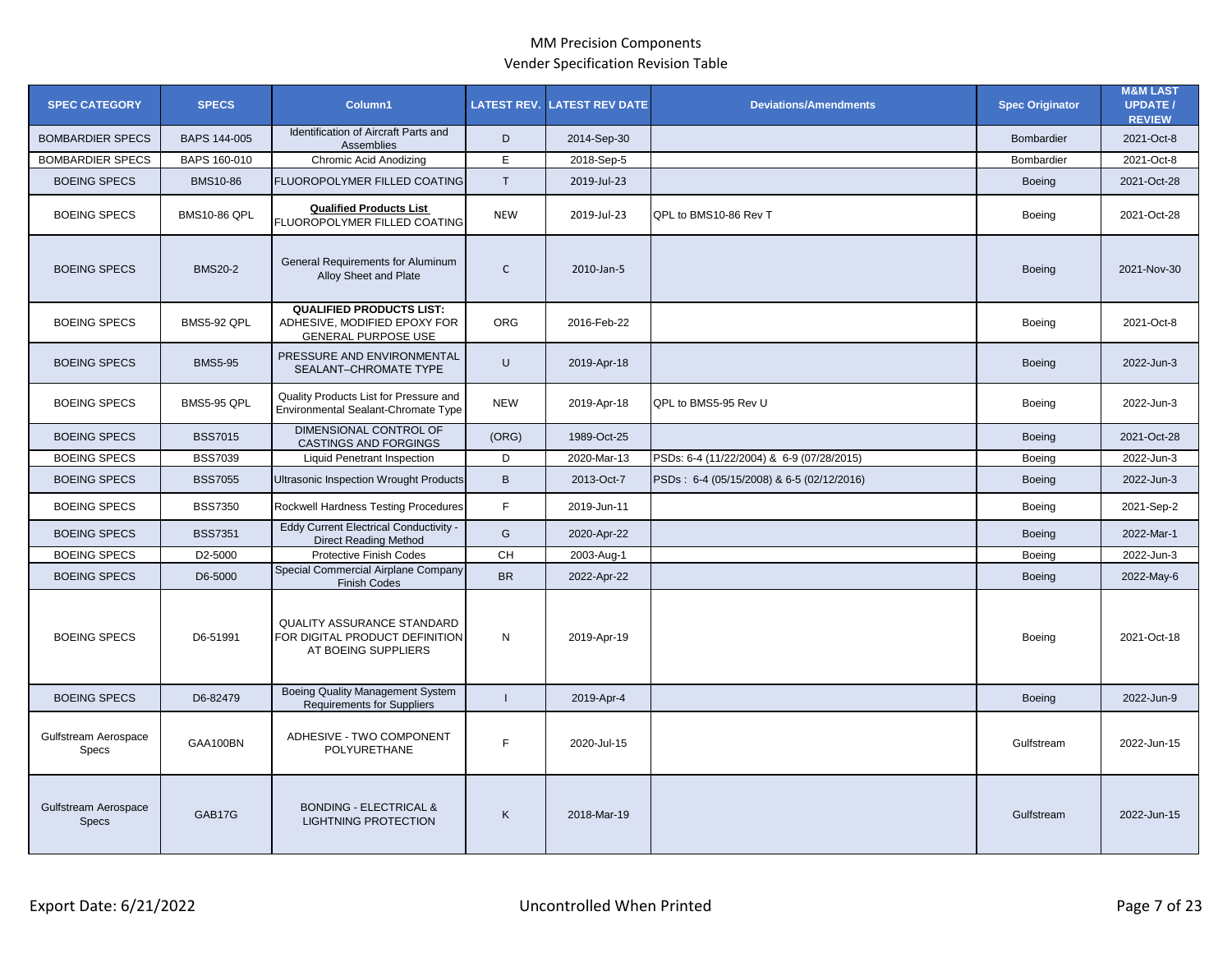| <b>SPEC CATEGORY</b>                        | <b>SPECS</b>   | Column1                                                                             | <b>LATEST REV.</b> | <b>ATEST REV DATE</b> | <b>Deviations/Amendments</b>           | <b>Spec Originator</b> | <b>M&amp;M LAST</b><br><b>UPDATE /</b><br><b>REVIEW</b> |
|---------------------------------------------|----------------|-------------------------------------------------------------------------------------|--------------------|-----------------------|----------------------------------------|------------------------|---------------------------------------------------------|
| Gulfstream Aerospace<br>Specs               | GAB510A        | BOLT - HIGH STRENGTH, 100° CSK<br>SHEAR HEAD, TITANIUM                              | B.1                | 2019-Jan-29           | Rev B (10/29/1996), SCN 1 (01/29/2009) | Gulfstream             | 2022-Jun-15                                             |
| Gulfstream Aerospace<br><b>Specs</b>        | GAB510DG       | BOLT - 100° FLUSH SHEAR HEAD,<br><b>TITANIUM</b>                                    | $\overline{A}$     | 2022-Jan-12           |                                        | Gulfstream             | 2022-Jun-15                                             |
| Gulfstream Aerospace<br>Specs               | GAB510DH       | BOLT - 100° FLUSH MS24694<br>TENSION HEAD, TITANIUM                                 | A                  | 2022-Feb-14           |                                        | Gulfstream             | 2022-Jun-15                                             |
| Gulfstream Aerospace<br><b>Specs</b>        | <b>GAB510E</b> | BOLT - 100° FLUSH, SHEAR HEAD,<br>CRES 431, CAD PLATE, 125 KSI FSU                  | $\mathsf{A}$       | 1992-Dec-24           |                                        | Gulfstream             | 2022-Jun-15                                             |
| Gulfstream Aerospace<br>Specs               | GAB510FA       | BOLT - 100° FLUSH MS24694<br>TENSION HEAD, PH13-8Mo<br><b>STAINLESS STEEL</b>       | $\blacksquare$     | 1995-Apr-7            |                                        | Gulfstream             | 2022-Jun-15                                             |
| <b>Gulfstream Aerospace</b><br><b>Specs</b> | GAB510FB       | BOLT - 100° FLUSH SHEAR HEAD,<br>PH13-8Mo CRES                                      | $\overline{A}$     | 2020-Apr-30           |                                        | Gulfstream             | 2022-Jun-15                                             |
| Gulfstream Aerospace<br>Specs               | GAB510FF       | BOLT - 100° FLUSH SHEAR HEAD,<br>INCONEL 718, 220 KSI FTU, 125 KSI<br><b>FSU</b>    | C                  | 2020-Apr-30           |                                        | Gulfstream             | 2022-Jun-15                                             |
| <b>Gulfstream Aerospace</b><br><b>Specs</b> | GAB510GB       | BOLT - 100° FLUSH SHEAR HEAD,<br>95KSI FSU, TITANIUM                                | D                  | 2017-Sep-26           |                                        | Gulfstream             | 2022-Jun-15                                             |
| Gulfstream Aerospace<br>Specs               | GAB510GD       | BOLT - 100° FLUSH MS24694<br>TENSION HEAD, TITANIUM                                 | D                  | 2022-Jan-12           |                                        | Gulfstream             | 2022-Jun-15                                             |
| Gulfstream Aerospace<br><b>Specs</b>        | GAB510GL       | BOLT - 100° FLUSH SHEAR HEAD,<br>PH13-8Mo STAINLESS STEEL, 1/64<br><b>OVERSIZE</b>  | B.1                | 2010-Jan-6            | Rev B (12/24/1998), SCN 1 (01/06/2010) | Gulfstream             | 2022-Jun-15                                             |
| Gulfstream Aerospace<br>Specs               | GAB510GM       | BOLT - 100° FLUSH SHEAR HEAD,<br>PH13-8Mo STAINLESS STEEL, 1/32"<br><b>OVERSIZE</b> | B.1                | 2010-Jan-6            | Rev B (12/24/1998), SCN 1 (01/06/2010) | Gulfstream             | 2022-Jun-15                                             |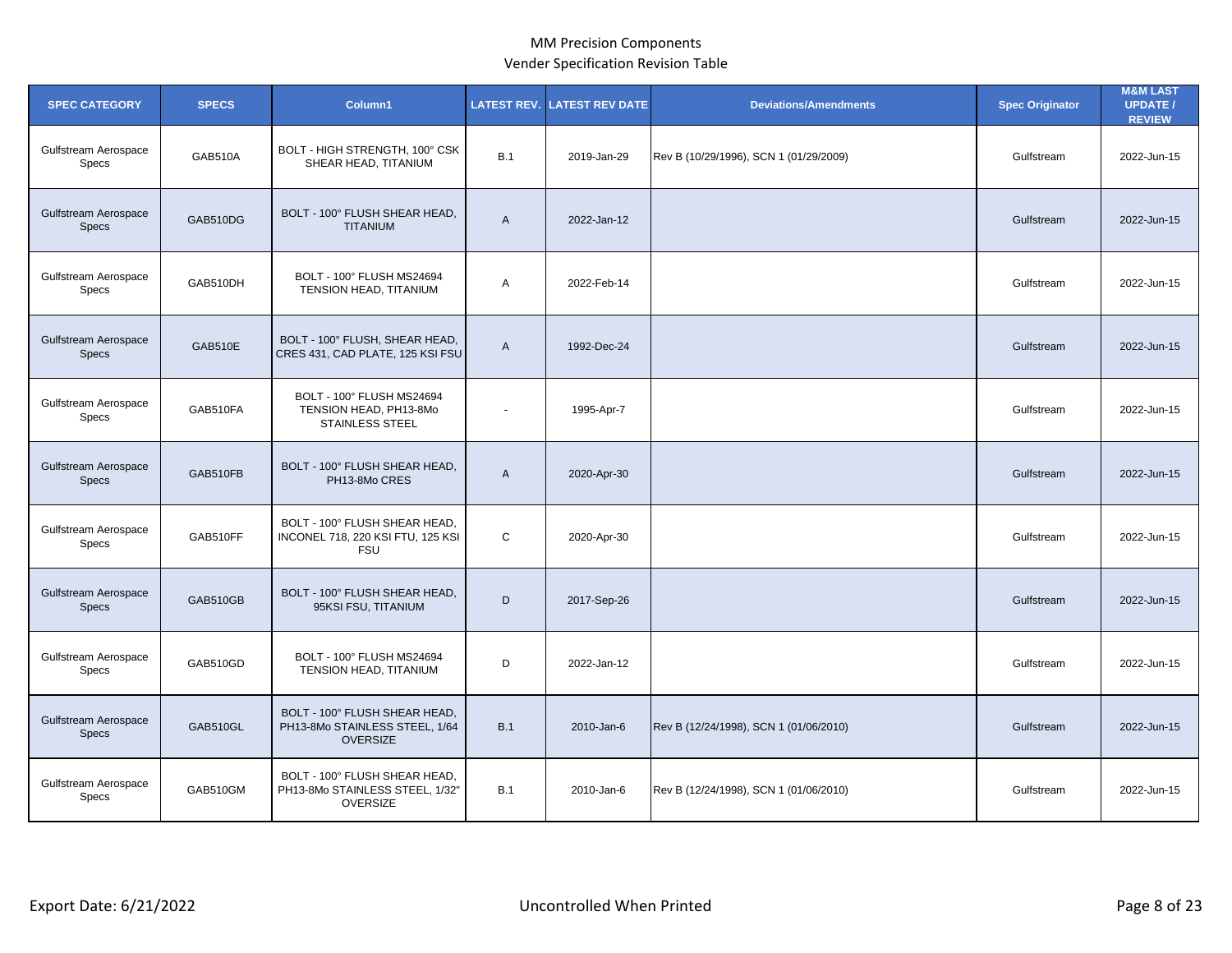| <b>SPEC CATEGORY</b>                        | <b>SPECS</b>    | Column1                                                                                | <b>LATEST REV.</b> | <b>LATEST REV DATE</b> | <b>Deviations/Amendments</b>           | <b>Spec Originator</b> | <b>M&amp;M LAST</b><br><b>UPDATE/</b><br><b>REVIEW</b> |
|---------------------------------------------|-----------------|----------------------------------------------------------------------------------------|--------------------|------------------------|----------------------------------------|------------------------|--------------------------------------------------------|
| Gulfstream Aerospace<br><b>Specs</b>        | <b>GAB510GN</b> | BOLT - 100° FLUSH CROWN HEAD,<br>TITANIUM, 1/64" OVERSIZE                              | $\blacksquare$     | 1994-Dec-8             |                                        | Gulfstream             | 2022-Jun-15                                            |
| Gulfstream Aerospace<br><b>Specs</b>        | GAB510GP        | BOLT - 100° FLUSH MS24694<br>TENSION HEAD, PH13-8Mo<br>STAINLESS STEEL, 1/64" OVERSIZE | A.1                | 2010-Jan-6             | Rev A (12/24/1998), SCN 1 (01/06/2010) | Gulfstream             | 2022-Jun-15                                            |
| <b>Gulfstream Aerospace</b><br><b>Specs</b> | GAB510GR        | BOLT - 100° FLUSH MS24694<br>TENSION HEAD, PH13-8Mo<br>STAINLESS STEEL, 1/32" OVERSIZE | A.1                | 2010-Jan-6             | Rev A (01/06/1999), SCN 1 (01/06/2010) | Gulfstream             | 2022-Jun-15                                            |
| Gulfstream Aerospace<br>Specs               | GAB510R         | BOLT - HIGH STRENGTH, 100° CSK<br>SHEAR HEAD, STEEL, 1/64<br><b>OVERSIZE</b>           | A                  | 1996-Dec-3             |                                        | Gulfstream             | 2022-Jun-15                                            |
| Gulfstream Aerospace<br><b>Specs</b>        | GAB511AB        | <b>BOLT - PROTRUDING SHEAR HEAD,</b><br><b>TITANIUM</b>                                | $\mathsf{C}$       | 2022-Jan-10            |                                        | Gulfstream             | 2022-Jun-15                                            |
| Gulfstream Aerospace<br><b>Specs</b>        | GAB511AD        | <b>BOLT - PROTRUDING TENSION</b><br>HEAD, TITANIUM                                     | Α                  | 2022-Feb-24            |                                        | Gulfstream             | 2022-Jun-15                                            |
| Gulfstream Aerospace<br><b>Specs</b>        | GAB511AM        | BOLT - PROTRUDING SHEAR HEAD,<br>STEEL, 1/64 OVERSIZE                                  | A                  | 1996-Dec-3             |                                        | Gulfstream             | 2022-Jun-15                                            |
| Gulfstream Aerospace<br><b>Specs</b>        | GAB511C         | <b>BOLT - PROTRUDING TENSION</b><br>HEAD, PH13-8Mo STAINLESS STEEL                     | E                  | 2021-Jun-30            |                                        | Gulfstream             | 2022-Jun-15                                            |
| Gulfstream Aerospace<br><b>Specs</b>        | GAB511CG        | <b>BOLT - PROTRUDING TENSION</b><br>HEAD, PH13-8Mo STAINLESS<br>STEEL, 1/32" OVERSIZE  | A.1                | 2010-Jan-6             | Rev A (12/24/1998), SCN 1 (01/06/2010) | Gulfstream             | 2022-Jun-15                                            |
| Gulfstream Aerospace<br><b>Specs</b>        | GAB511CM        | <b>BOLT - PROTRUDING TENSION</b><br>HEAD, PH13-8Mo STAINLESS<br>STEEL, 1/64" OVERSIZE  | A.1                | 2010-Jan-6             | Rev A (12/24/1998), SCN 1 (01/06/2010) | Gulfstream             | 2022-Jun-15                                            |
| Gulfstream Aerospace<br><b>Specs</b>        | GAB511EC        | BOLT - SHEAR, 12 POINT, 156 KSI<br>FSU, INCREASED THREAD LENGTH,<br>$232^{\circ}$ C    | $\mathsf{A}$       | 1992-Dec-11            |                                        | Gulfstream             | 2022-Jun-15                                            |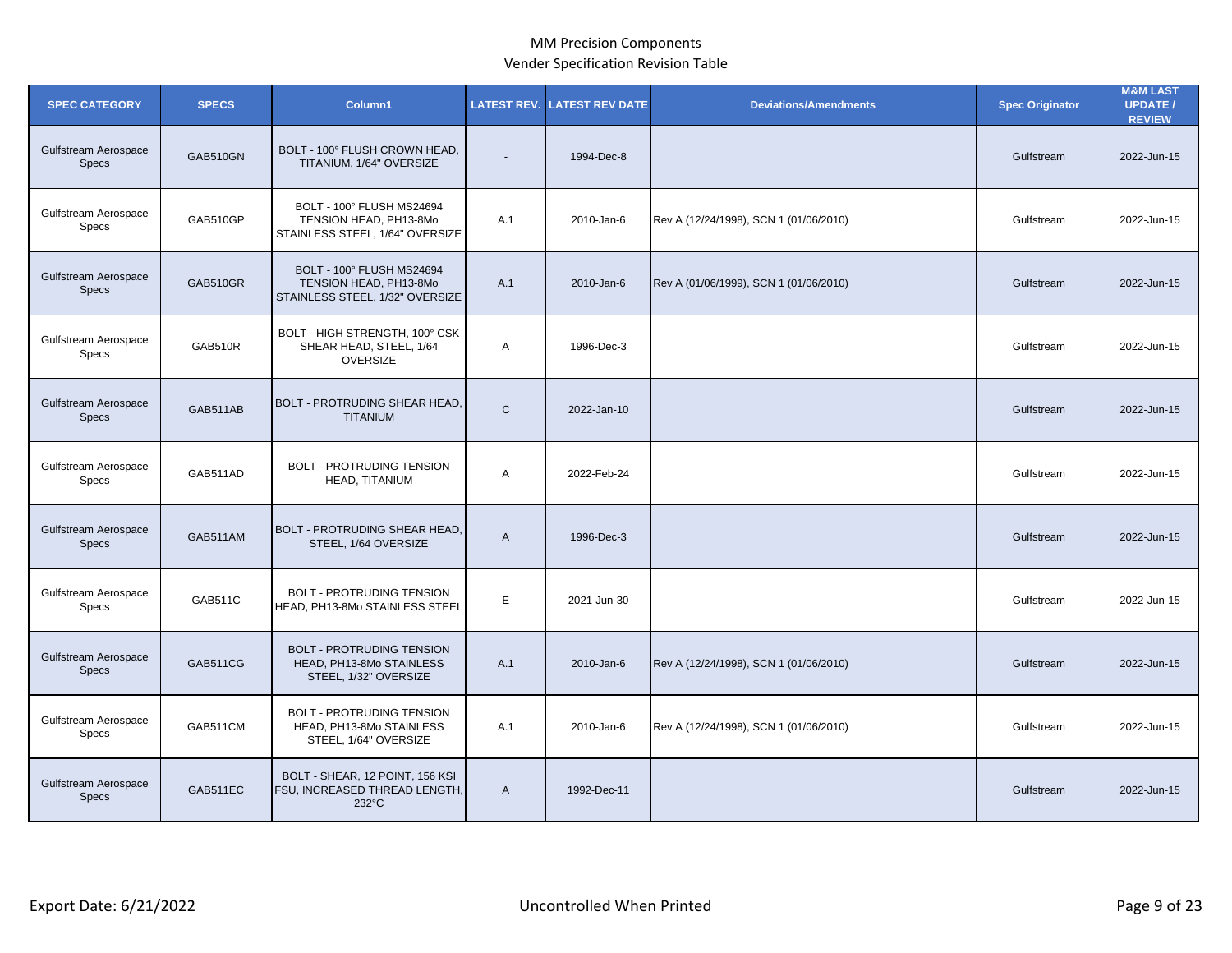| <b>SPEC CATEGORY</b>                 | <b>SPECS</b>   | Column1                                                                                                         | <b>LATEST REV.</b> | <b>LATEST REV DATE</b> | <b>Deviations/Amendments</b>           | <b>Spec Originator</b> | <b>M&amp;M LAST</b><br><b>UPDATE/</b><br><b>REVIEW</b> |
|--------------------------------------|----------------|-----------------------------------------------------------------------------------------------------------------|--------------------|------------------------|----------------------------------------|------------------------|--------------------------------------------------------|
| Gulfstream Aerospace<br>Specs        | GAB511GA       | BOLT - SHEAR, 130 DEG FLUSH<br>HEAD, TITANIUM 6AL-4V, 95 KSI<br>SHEAR, FOR COMPOSITE<br><b>STRUCTURE</b>        | G                  | 2021-Jun-7             |                                        | Gulfstream             | 2022-Jun-15                                            |
| Gulfstream Aerospace<br><b>Specs</b> | GAB511GB       | <b>BOLT, LIGHTWEIGHT -</b><br>PROTRUDING SHEAR HEAD, ALLOY<br>STEEL, 108 KSI FSU                                | $\mathsf{C}$       | 1998-Dec-10            |                                        | Gulfstream             | 2022-Jun-15                                            |
| Gulfstream Aerospace<br>Specs        | GAB511GC       | <b>BOLT - LIGHTWEIGHT,</b><br>PROTRUDING SHEAR HEAD,<br>TITANIUM, 95 KSI FSU                                    | D                  | 2022-Jan-7             |                                        | Gulfstream             | 2022-Jun-15                                            |
| Gulfstream Aerospace<br><b>Specs</b> | GAB511GD       | <b>BOLT - PROTRUDING SHEAR HEAD,</b><br>NICKEL BASED ALLOY (INCONEL<br>718)                                     | $\mathsf{A}$       | 2022-Feb-14            |                                        | Gulfstream             | 2022-Jun-15                                            |
| Gulfstream Aerospace<br>Specs        | GAB511GE       | BOLT-SHEAR, 12-POINT HEAD,<br>HIGH STRENGTH (MP35N), 145 KSI<br><b>FSU</b>                                      | Α                  | 1997-Apr-14            |                                        | Gulfstream             | 2022-Jun-15                                            |
| Gulfstream Aerospace<br><b>Specs</b> | GAB511GG       | BOLT - SHEAR, 12 POINT, INCONEL<br>718, 132 KSI FSU (UP TO 0.625 DIA),<br>125 KSI FSU (0.750 DIA AND<br>LARGER) | D                  | 2018-Sep-28            |                                        | Gulfstream             | 2022-Jun-15                                            |
| Gulfstream Aerospace<br>Specs        | GAB511GH       | <b>BOLT - PROTRUDING TENSION</b><br>HEAD, TITANIUM                                                              | D                  | 2022-Feb-16            |                                        | Gulfstream             | 2022-Jun-15                                            |
| Gulfstream Aerospace<br><b>Specs</b> | <b>GAB511H</b> | BOLT TENSION, 12 PT, EXT.<br>WRENCHING, 220,000 PSI, 450° F                                                     | $\overline{A}$     | 1991-Jul-26            |                                        | Gulfstream             | 2022-Jun-15                                            |
| Gulfstream Aerospace<br>Specs        | GAB511L        | BOLT - PROTRUDING SHEAR HEAD,<br>PH13-8MO STAINLESS STEEL                                                       | D                  | 2021-Oct-26            |                                        | Gulfstream             | 2022-Jun-15                                            |
| Gulfstream Aerospace<br><b>Specs</b> | GAB512GB       | BOLT - Swage Locking, Pull Type,<br>Protruding Head, Titanium, 95 KSI FSU                                       | B.1                | 2007-Jan-15            | Rev B (08/19/1996), SCN 1 (01/15/2007) | Gulfstream             | 2022-Jun-15                                            |
| Gulfstream Aerospace<br><b>Specs</b> | GAB512GC       | BOLT - Swage Locking, Pull Type,<br>130° Shear Head, Titanium, 95 KSI<br><b>FSU</b>                             | $\mathsf{C}$       | 1996-Aug-19            |                                        | Gulfstream             | 2022-Jun-15                                            |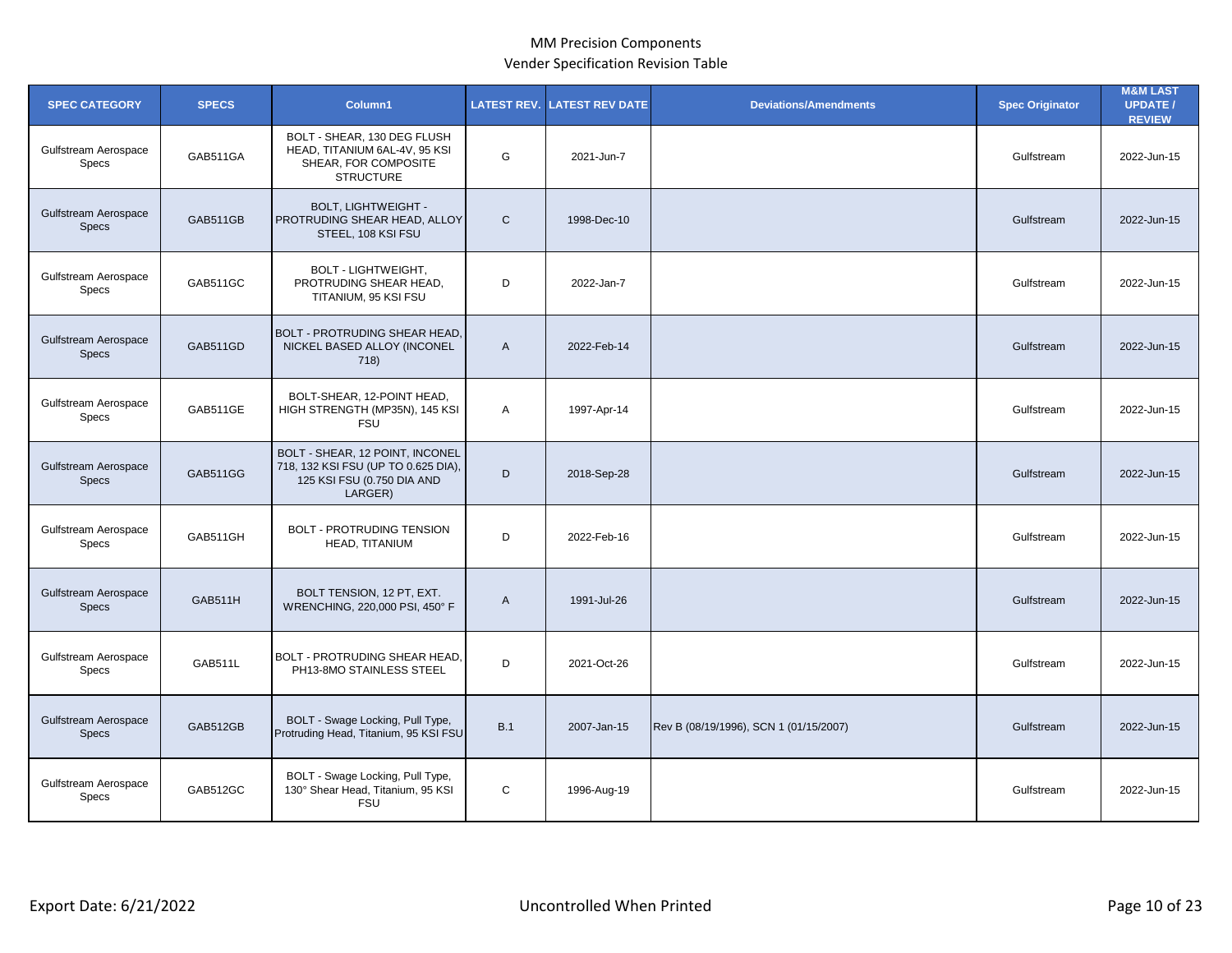| <b>SPEC CATEGORY</b>                        | <b>SPECS</b>   | Column1                                                                                                                       | <b>LATEST REV.</b> | <b>LATEST REV DATE</b> | <b>Deviations/Amendments</b>                               | <b>Spec Originator</b> | <b>M&amp;M LAST</b><br><b>UPDATE /</b><br><b>REVIEW</b> |
|---------------------------------------------|----------------|-------------------------------------------------------------------------------------------------------------------------------|--------------------|------------------------|------------------------------------------------------------|------------------------|---------------------------------------------------------|
| Gulfstream Aerospace<br><b>Specs</b>        | <b>GAB512T</b> | BOLT-TENSION, DOUBLE<br>HEXAGON, FLANGED, 180 KSI<br>TENSILE STRENGTH, FOR<br>APPLICATIONS UP TO 900°F,<br><b>INCONEL 718</b> | $\mathsf{C}$       | 2020-Sep-30            |                                                            | Gulfstream             | 2022-Jun-15                                             |
| Gulfstream Aerospace<br>Specs               | GAC115P        | COMPOUND - SILICONE,<br><b>LUBRICANT AND SEALANT</b>                                                                          | B.2                | 2008-Sep-25            | Rev B (10/23/1996), SCN 1 (06/12/2006), SCN 2 (09/25/2008) | Gulfstream             | 2022-Jun-15                                             |
| <b>Gulfstream Aerospace</b><br><b>Specs</b> | <b>GAC115W</b> | COMPOUND - SEALANT,<br><b>AERODYNAMIC</b>                                                                                     | E                  | 2006-Sep-5             |                                                            | Gulfstream             | 2022-Jun-15                                             |
| Gulfstream Aerospace<br>Specs               | GAC12C         | CLAMP, NYLON SUPPORT                                                                                                          |                    | 1989-Sep-15            |                                                            | Gulfstream             | 2022-Jun-15                                             |
| <b>Gulfstream Aerospace</b><br><b>Specs</b> | GAC130FT       | <b>COATING - TACK FREE</b>                                                                                                    | $\mathsf{A}$       | 2017-Oct-9             |                                                            | Gulfstream             | 2022-Jun-15                                             |
| Gulfstream Aerospace<br>Specs               | GAC14D         | CONTROL, SERIALIZATION AND<br><b>TRACEABILITY REQUIREMENTS</b><br>FOR PARTS                                                   | $\blacksquare$     | 1995-Feb-4             |                                                            | Gulfstream             | 2022-Jun-15                                             |
| <b>Gulfstream Aerospace</b><br><b>Specs</b> | GAC500AM       | <b>CLAMP- SADDLE SUPPORT TYPE-</b><br><b>CUSHIONED/PADDED</b>                                                                 | $\overline{A}$     | 1995-Sep-15            |                                                            | Gulfstream             | 2022-Jun-15                                             |
| Gulfstream Aerospace<br>Specs               | GAC500BD       | CLAMP-U-TYPE, SADDLE<br>CROSSBAR, RUBBER CUSHION,<br><b>FUEL RESISTANT</b>                                                    | B                  | 2020-Feb-7             |                                                            | Gulfstream             | 2022-Jun-15                                             |
| <b>Gulfstream Aerospace</b><br><b>Specs</b> | <b>GAC501B</b> | CLAMP - FLAT BAND, T-BOLT, 0.75<br>TO 1.50 WIDTH RANGE, CRES                                                                  | $\sf B$            | 2009-Oct-19            |                                                            | Gulfstream             | 2022-Jun-15                                             |
| Gulfstream Aerospace<br><b>Specs</b>        | GAC501F        | CLAMP - FLAT BAND, T-BOLT, .625<br>AND .750 WIDTH, CRES                                                                       | $\mathsf{C}$       | 2009-Oct-19            |                                                            | Gulfstream             | 2022-Jun-15                                             |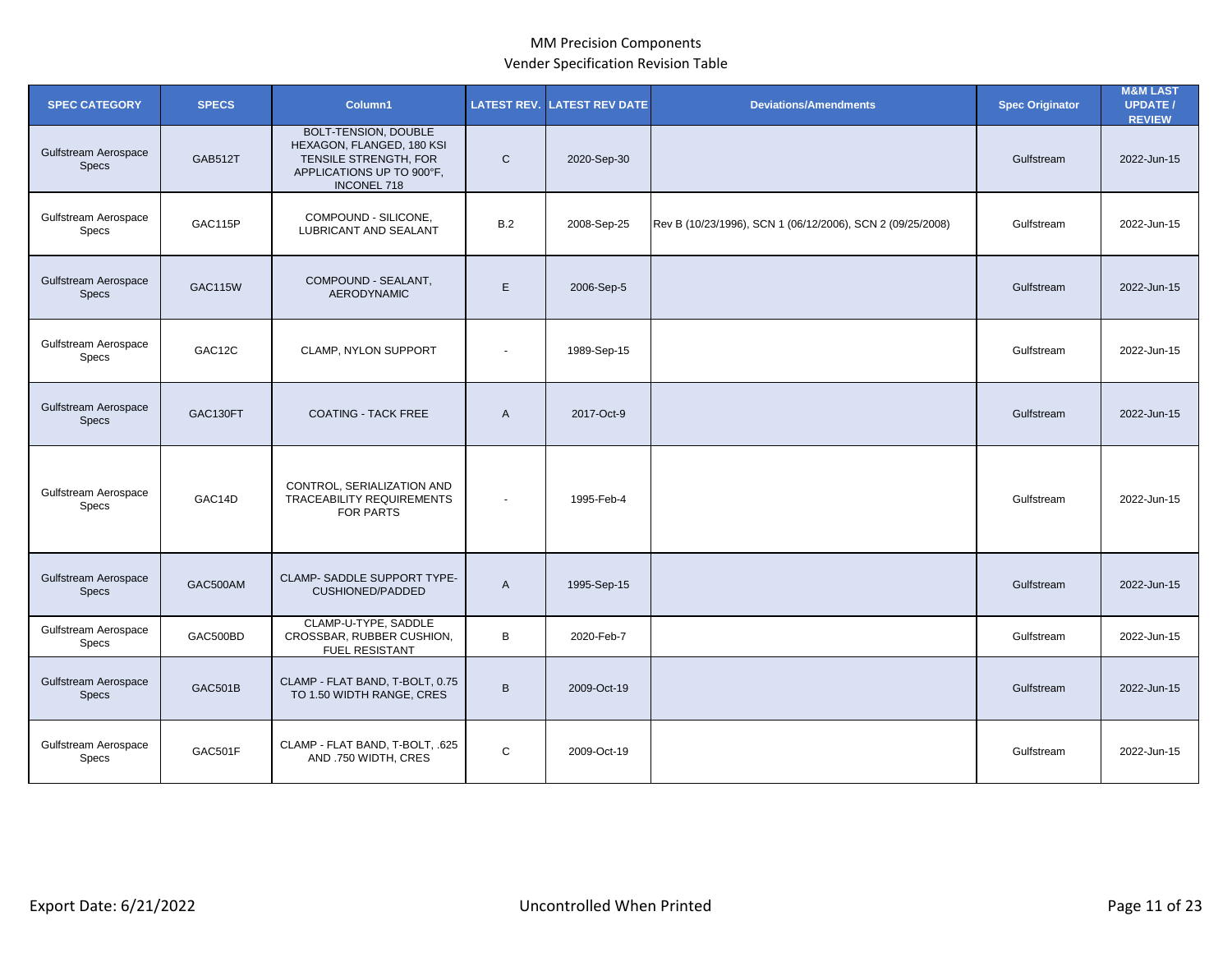| <b>SPEC CATEGORY</b>          | <b>SPECS</b> | Column1                                                          |                | <b>LATEST REV. LATEST REV DATE</b> | <b>Deviations/Amendments</b>                 | <b>Spec Originator</b> | <b>M&amp;M LAST</b><br><b>UPDATE/</b><br><b>REVIEW</b> |
|-------------------------------|--------------|------------------------------------------------------------------|----------------|------------------------------------|----------------------------------------------|------------------------|--------------------------------------------------------|
| Gulfstream Aerospace<br>Specs | GAF14A       | INDIVIDUAL FINISH AND PROCESS<br><b>CODES</b>                    | AV             | 2/4/2022                           |                                              | Gulfstream             | 2022-Jun-15                                            |
| Gulfstream Aerospace<br>Specs | GAG15A       | Gaps-Head Permanently Installed<br>Fasteners                     | A.1            | 2009-Mar-18                        | GAG15A Rev A (02/02/1990); SCN1 (03/18/2009) | Gulfstream             | 2022-Jun-15                                            |
| Gulfstream Aerospace<br>Specs | GAH11AL      | HOLE PREPARATION-FASTENER                                        | J              | 2018-May-8                         |                                              | Gulfstream             | 2022-Jun-15                                            |
| Gulfstream Aerospace<br>Specs | GAH11E       | Hole Preparation - Electrical,<br>Connector, Back Panel Mounting | $\blacksquare$ | 1994-Sep-7                         |                                              | Gulfstream             | 2022-Jun-15                                            |
| Gulfstream Aerospace<br>Specs | GAMPS1103    | MARKING - ELECTRO-ETCH<br><b>PROCESS</b>                         | $\, {\bf B}$   | 2008-Nov-14                        |                                              | Gulfstream             | 2022-Jun-15                                            |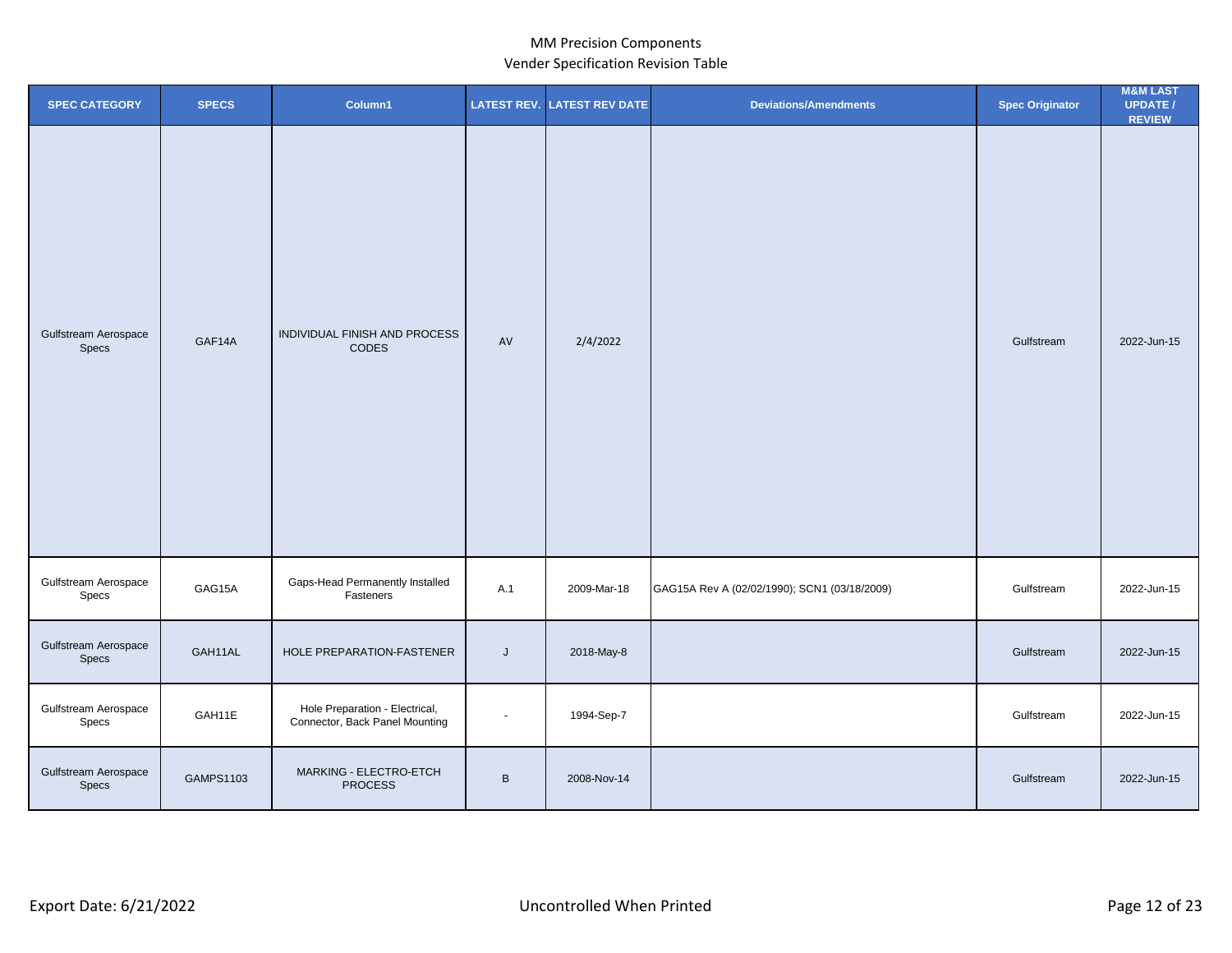| <b>SPEC CATEGORY</b>                 | <b>SPECS</b>     | Column1                                                                                               | <b>LATEST REV.</b> | <b>LATEST REV DATE</b> | <b>Deviations/Amendments</b>                                                                           | <b>Spec Originator</b> | <b>M&amp;M LAST</b><br><b>UPDATE /</b><br><b>REVIEW</b> |
|--------------------------------------|------------------|-------------------------------------------------------------------------------------------------------|--------------------|------------------------|--------------------------------------------------------------------------------------------------------|------------------------|---------------------------------------------------------|
| Gulfstream Aerospace<br><b>Specs</b> | GAMPS1105        | <b>IDENTIFICATION MARKING OF</b><br><b>FABRICATED METALLIC PARTS &amp;</b><br><b>ASSEMBLIES</b>       | E                  | 2017-Dec-13            |                                                                                                        | Gulfstream             | 2022-Jun-15                                             |
| Gulfstream Aerospace<br><b>Specs</b> | <b>GAMPS2101</b> | FABRICATION OF ALUMINUM<br><b>ALLOYS</b>                                                              | G                  | 2018-Jul-9             |                                                                                                        | Gulfstream             | 2022-Jun-15                                             |
| Gulfstream Aerospace<br><b>Specs</b> | <b>GAMPS2102</b> | PEENING OF FERROUS AND NON-<br><b>FERROS ALLOYS</b>                                                   | G                  | 2021-Jan-29            |                                                                                                        | Gulfstream             | 2022-Jun-15                                             |
| Gulfstream Aerospace<br><b>Specs</b> | <b>GAMPS2109</b> | <b>STANDARD MACHINING PRACTICES</b><br>AND CONTROL OF MACHINED<br><b>PARTS</b>                        | $\mathsf{B}$       | 2020-Apr-10            |                                                                                                        | Gulfstream             | 2022-Jun-15                                             |
| Gulfstream Aerospace<br>Specs        | <b>GAMPS2117</b> | <b>LASER CUTTING</b>                                                                                  | $-.1$              | 2016-Oct-18            | Rev - (03/26/1999) & SCN 1 (10/18/2016)                                                                | Gulfstream             | 2022-Jun-15                                             |
| Gulfstream Aerospace<br><b>Specs</b> | <b>GAMPS2605</b> | ELECTRICAL BONDING<br><b>REQUIREMENTS</b>                                                             | F                  | 2018-Jul-6             |                                                                                                        | Gulfstream             | 2022-Jun-15                                             |
| Gulfstream Aerospace<br>Specs        | GAMPS3102        | INTEGRAL FUEL TANK COATING.<br>AMS-C-27725, APPLICATION OF                                            | М                  | 2021-Mar-9             |                                                                                                        | Gulfstream             | 2022-Jun-15                                             |
| Gulfstream Aerospace<br><b>Specs</b> | GAMPS3103        | PRIMER COATING, EPOXY,<br>PREPARATION AND APPLICATION<br>OF (Including Gulfstream Finish No.<br>2012) | D.4                | 2007-Sep-17            | Rev D (10/07/1985), SCN 1 (01/07/1999), SCN 2 (03/26/2002),<br>SCN 3 (01/07/2003), & SCN 4 (9/17/2007) | Gulfstream             | 2022-Jun-15                                             |
| Gulfstream Aerospace<br>Specs        | GAMPS3108        | Primer Coating, Epoxy Polyamide, (MIL-<br>P-23377, Application Of                                     | $\overline{a}$     | 1985-May-13            |                                                                                                        | Gulfstream             | 2022-Jun-15                                             |
| Gulfstream Aerospace<br><b>Specs</b> | GAMPS3111        | Primer Coating, Sanding Surfacer<br>Preparation and Application of, for<br>USAF C-20 Program          | ٠                  | 1986-Mar-14            |                                                                                                        | Gulfstream             | 2022-Jun-15                                             |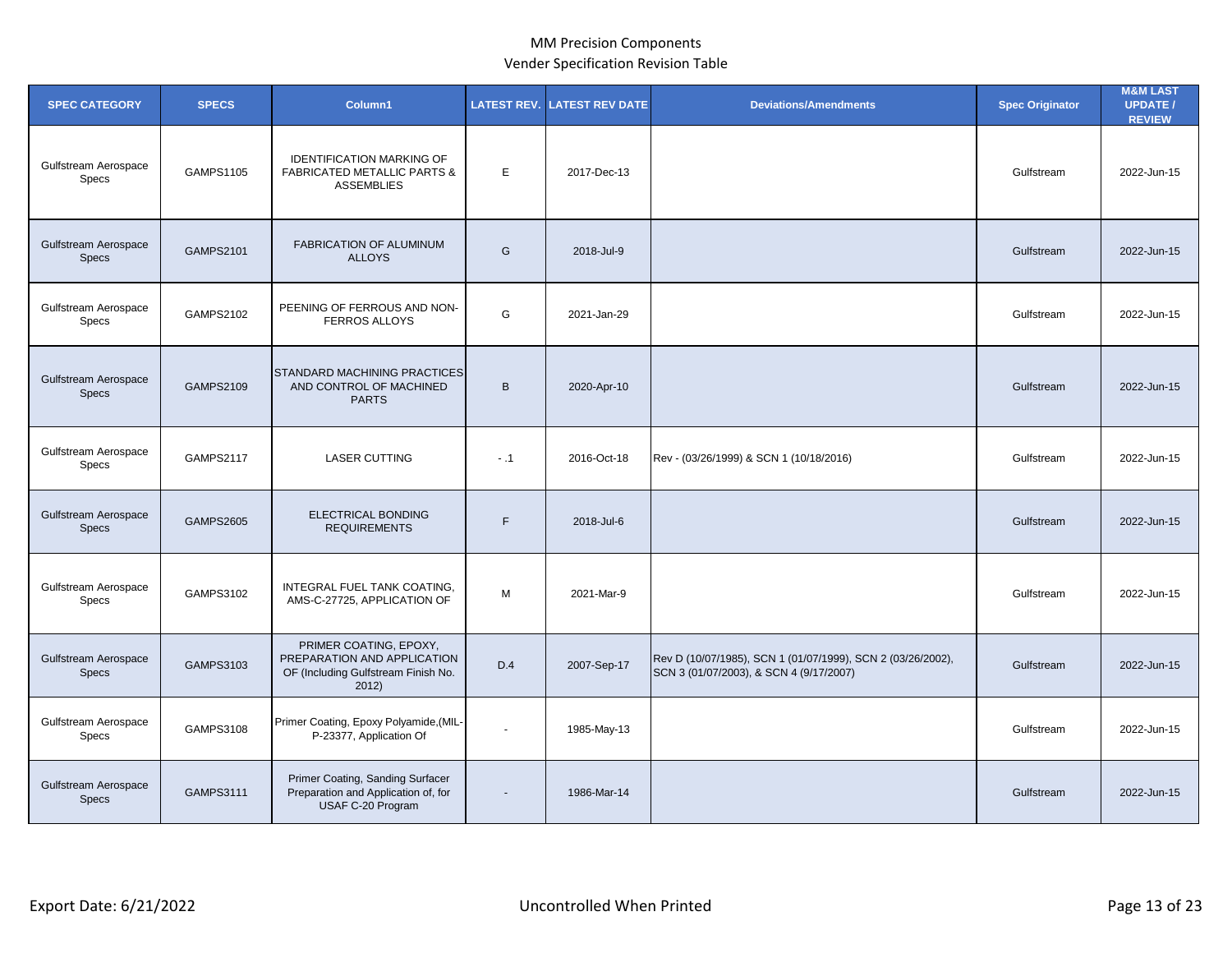| <b>SPEC CATEGORY</b>                        | <b>SPECS</b>     | Column1                                                                                     | <b>LATEST REV.</b> | <b>ATEST REV DATE</b> | <b>Deviations/Amendments</b>                                                         | <b>Spec Originator</b> | <b>M&amp;M LAST</b><br><b>UPDATE/</b><br><b>REVIEW</b> |
|---------------------------------------------|------------------|---------------------------------------------------------------------------------------------|--------------------|-----------------------|--------------------------------------------------------------------------------------|------------------------|--------------------------------------------------------|
| Gulfstream Aerospace<br>Specs               | GAMPS3113        | Primer, Epoxy, Anti-Static General<br>Application                                           | C                  | 2019-May-29           |                                                                                      | Gulfstream             | 2022-Jun-15                                            |
| Gulfstream Aerospace<br><b>Specs</b>        | GAMPS3115        | PRIMER, EPOXY, CHLORINATED<br>SOLVENT, GEN APPLICATION                                      | $\mathsf{B}$       | 1989-Jul-25           |                                                                                      | Gulfstream             | 2022-Jun-15                                            |
| Gulfstream Aerospace<br>Specs               | GAMPS3116        | Primer, Epoxy, Preparation and<br>Application of                                            | F.                 | 2018-Oct-30           |                                                                                      | Gulfstream             | 2022-Jun-15                                            |
| <b>Gulfstream Aerospace</b><br><b>Specs</b> | <b>GAMPS3201</b> | Cleaning and Chemical Surface<br><b>Treatment of Aircraft Surfaces</b>                      | $\blacksquare$     | 1983-Oct-14           |                                                                                      | Gulfstream             | 2022-Jun-15                                            |
| Gulfstream Aerospace<br>Specs               | GAMPS3203        | Lacquer: Acrylic, MIL-L-81352A,<br>Application of                                           | B                  | 2021-Jun-2            |                                                                                      | Gulfstream             | 2022-Jun-15                                            |
| <b>Gulfstream Aerospace</b><br><b>Specs</b> | <b>GAMPS3205</b> | Coating: Gloss Epoxy Finish,<br>Application of, : (Includes Finish 2013)                    | C.3                | 1998-Jun-9            | Rev 3 (07/24/1989) ; SCN 1 (06/21/1993) ; SCN 2 (10/09/1996) ;<br>SCN 3 (06/09/1998) | Gulfstream             | 2022-Jun-15                                            |
| Gulfstream Aerospace<br>Specs               | <b>GAMPS3207</b> | Preservation of Ferrous and Non-<br><b>Ferrous Metal Surfaces</b>                           | A.1                | 2008-Aug-13           | Rev A (01/10/2008); SCN 1 (08/13/2008)                                               | Gulfstream             | 2022-Jun-15                                            |
| <b>Gulfstream Aerospace</b><br><b>Specs</b> | <b>GAMPS3208</b> | Corrosion Preventative Compound,<br>Application of                                          | A.3                | 2003-Jul-3            | Rev A (06/15/1979); SCN 1 (04/29/1997); SCN 2 (02/18/1999);<br>SCN 3 (07/03/2003)    | Gulfstream             | 2022-Jun-15                                            |
| Gulfstream Aerospace<br><b>Specs</b>        | <b>GAMPS3209</b> | POLYURETHANE ENAMEL,<br>PREPARATION AND APPLICATION<br>OF                                   | F                  | 2020-Mar-25           |                                                                                      | Gulfstream             | 2022-Jun-15                                            |
| <b>Gulfstream Aerospace</b><br><b>Specs</b> | <b>GAMPS3213</b> | Fuel and Oil Resistant Coatings to<br>Polycarbonate Surfaces                                |                    | 1985-Jun-25           |                                                                                      | Gulfstream             | 2022-Jun-15                                            |
| Gulfstream Aerospace<br><b>Specs</b>        | GAMPS3216        | EPOXY TOPCOAT, HIGH-<br>SOLIDS, PHOSPHATE ESTER FLUID<br><b>RESISTANT PREP &amp; APP OF</b> | D                  | 2020-Feb-20           |                                                                                      | Gulfstream             | 2022-Jun-15                                            |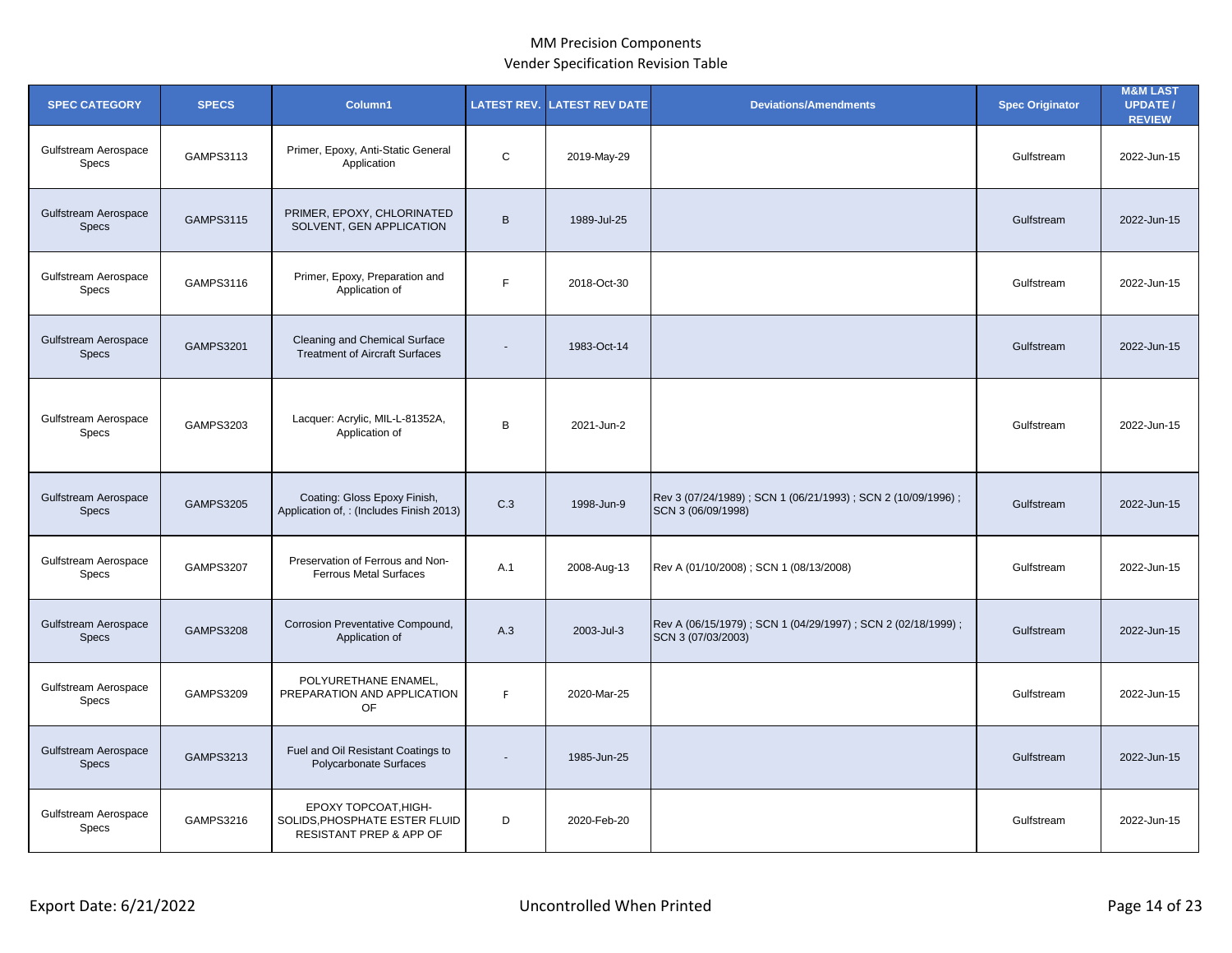| <b>SPEC CATEGORY</b>                 | <b>SPECS</b>     | Column1                                                                                                          | <b>LATEST REV.</b> | <b>LATEST REV DATE</b> | <b>Deviations/Amendments</b>                                                                             | <b>Spec Originator</b> | <b>M&amp;M LAST</b><br><b>UPDATE /</b><br><b>REVIEW</b> |
|--------------------------------------|------------------|------------------------------------------------------------------------------------------------------------------|--------------------|------------------------|----------------------------------------------------------------------------------------------------------|------------------------|---------------------------------------------------------|
| Gulfstream Aerospace<br><b>Specs</b> | GAMPS3303        | ABRASION RESISTANT (ANTI-<br>CHAFE) COATING, APPLICATION OF                                                      | A.1                | 2009-Mar-18            | Rev A (03/06/2007) SCN 1 (03/18/2009)                                                                    | Gulfstream             | 2022-Jun-15                                             |
| Gulfstream Aerospace<br>Specs        | <b>GAMPS3306</b> | Solid Dry Film Lubricant, Application of                                                                         | A.1                | 2017-Nov-16            | Rev A (08/31/2006); SCN 1 (11/16/2017)                                                                   | Gulfstream             | 2022-Jun-15                                             |
| Gulfstream Aerospace<br><b>Specs</b> | <b>GAMPS3307</b> | Application of Fused Dry Film Lubricant-<br>(Teflon-Polytetrafluoroethylene)                                     | A                  | 2017-Nov-13            |                                                                                                          | Gulfstream             | 2022-Jun-15                                             |
| Gulfstream Aerospace<br><b>Specs</b> | <b>GAMPS4000</b> | SURFACE PREPARATION AND<br>PAINTING PROCEDURE FOR<br><b>EXTERIORS OF GULFSTREAM</b><br><b>TRANSPORT AIRCRAFT</b> | G.2                | 2019-Aug-19            | Rev G (09/10/2013), SCN 1 (04/13/2017), SCN 2 (08/19/2019)                                               | Gulfstream             | 2022-Jun-15                                             |
| Gulfstream Aerospace<br><b>Specs</b> | GAMPS4101        | PREPARATION OF SURFACES BY<br><b>ABRASIVE METHODS</b>                                                            | B                  | 2018-Jun-22            |                                                                                                          | Gulfstream             | 2022-Jun-15                                             |
| Gulfstream Aerospace<br><b>Specs</b> | GAMPS4102        | Acid Cleaning of Aluminum and<br><b>Aluminum Alloys</b>                                                          | B.2                | 2018-Mar-8             | Rev B (07/30/1998); SCN 1 (10/26/2017); SCN 2 (03/08/2018)                                               | Gulfstream             | 2022-Jun-15                                             |
| Gulfstream Aerospace<br><b>Specs</b> | GAMPS4103        | ACID CLEANING AND PASSIVATION<br>OF FERROUS AND NICKEL-BASE<br><b>PARTS</b>                                      | E                  | 2019-May-23            |                                                                                                          | Gulfstream             | 2022-Jun-15                                             |
| Gulfstream Aerospace<br>Specs        | GAMPS4105        | ALKALINE CLEANING OF FERROUS<br>AND NON-FERROUS ALLOYS                                                           | D                  | 2019-Apr-8             |                                                                                                          | Gulfstream             | 2022-Jun-15                                             |
| Gulfstream Aerospace<br><b>Specs</b> | <b>GAMPS4106</b> | Immersion Stripping of Paint Coatings                                                                            | $-.1$              | 2010-Apr-12            | Rev - (07/24/1979); SCN 1 (04/12/2010)                                                                   | Gulfstream             | 2022-Jun-15                                             |
| Gulfstream Aerospace<br>Specs        | <b>GAMPS4107</b> | Cleaning and Descaling of Titanium<br>and Titanium Alloys                                                        | E                  | 2018-Feb-2             |                                                                                                          | Gulfstream             | 2022-Jun-15                                             |
| Gulfstream Aerospace<br><b>Specs</b> | <b>GAMPS4114</b> | <b>Chromate Conversion Treatment for</b><br>Cadmium Plating                                                      | $-4$               | 2013-Mar-5             | Rev - (04/08/1996) ; SCN 1 (08/21/1998) ; SCN 2 (03/05/2001) ;<br>SCN 3 (05/20/2005); SCN 4 (03/05/2013) | Gulfstream             | 2022-Jun-15                                             |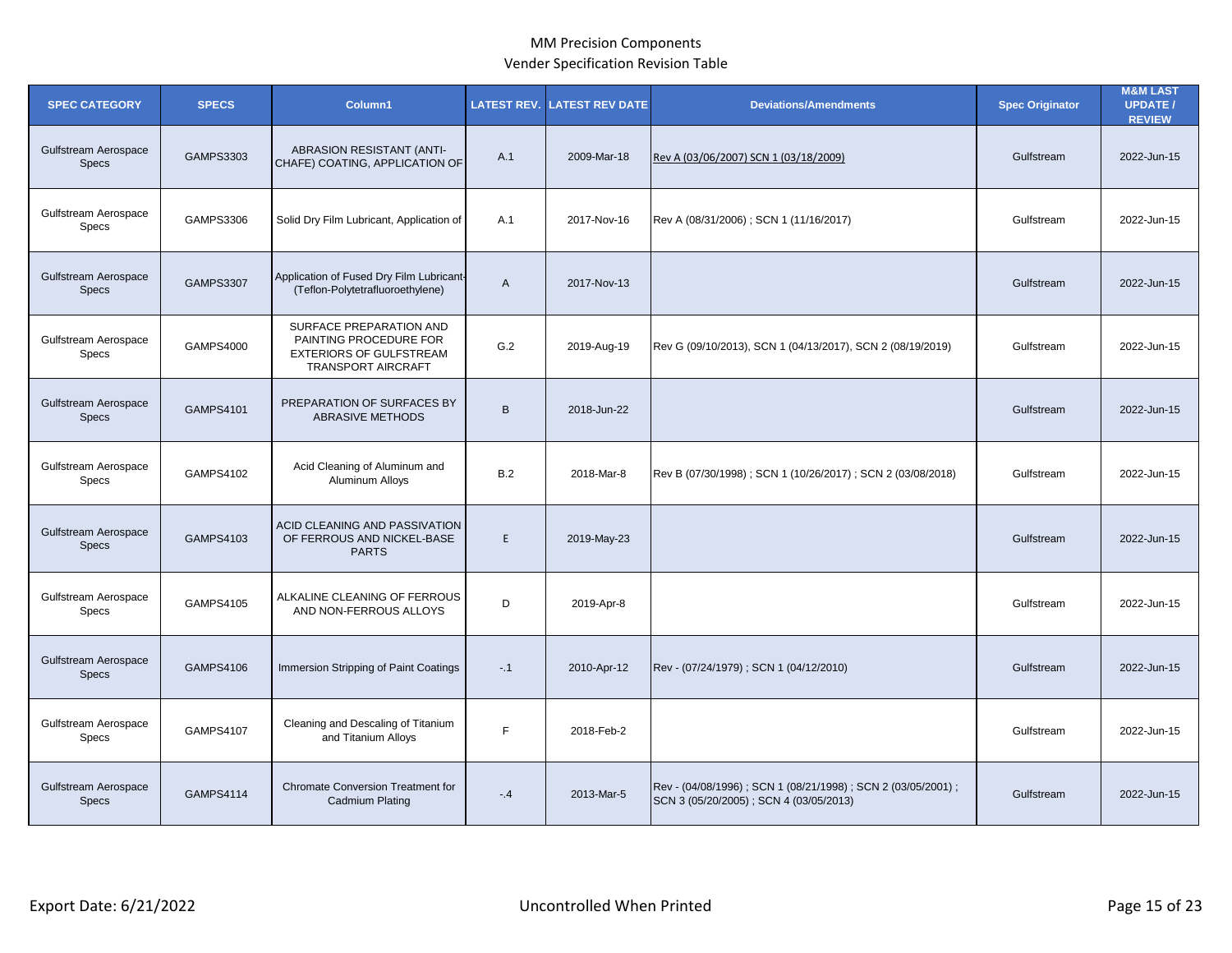| <b>SPEC CATEGORY</b>                 | <b>SPECS</b>     | Column1                                                                                     | <b>LATEST REV.</b> | <b>ATEST REV DATE</b> | <b>Deviations/Amendments</b>                                                                                              | <b>Spec Originator</b> | <b>M&amp;M LAST</b><br><b>UPDATE/</b><br><b>REVIEW</b> |
|--------------------------------------|------------------|---------------------------------------------------------------------------------------------|--------------------|-----------------------|---------------------------------------------------------------------------------------------------------------------------|------------------------|--------------------------------------------------------|
| Gulfstream Aerospace<br>Specs        | GAMPS4121        | Precision Cleaning of Oxygen System<br>Tubing                                               | $\mathsf C$        | 2018-Jun-8            |                                                                                                                           | Gulfstream             | 2022-Jun-15                                            |
| Gulfstream Aerospace<br>Specs        | <b>GAMPS4122</b> | SOLVENT WIPE CLEANING                                                                       | B                  | 2017-Aug-29           |                                                                                                                           | Gulfstream             | 2022-Jun-15                                            |
| Gulfstream Aerospace<br>Specs        | GAMPS5101        | Heat Treatment of Low Alloy Steels                                                          | C.3                | 2014-Aug-28           | Rev C (02/19/2004); SCN 1 (08/21/2017); SCN 2 (02/15/2008);<br>SCN 3 08/28/2014)                                          | Gulfstream             | 2022-Jun-15                                            |
| Gulfstream Aerospace<br><b>Specs</b> | <b>GAMPS5102</b> | HEAT TREATMENT OF WROUGHT<br>PRECIPITATION HARDENABLE<br><b>STAINLESS STEELS</b>            | $\mathsf{C}$       | 2016-Nov-3            |                                                                                                                           | Gulfstream             | 2022-Jun-15                                            |
| Gulfstream Aerospace<br>Specs        | GAMPS5103        | <b>Heat Treatment of Martensitic Stainless</b><br><b>Steels</b>                             | B.1                | 2007-Jan-15           | Rev B (05/18/2006); SCN 1 (01/15/2007)                                                                                    | Gulfstream             | 2022-Jun-15                                            |
| Gulfstream Aerospace<br><b>Specs</b> | <b>GAMPS5105</b> | Heat Treatment of Titanium and<br><b>Titanium Alloys</b>                                    | $\mathsf{C}$       | 2016-Jun-22           |                                                                                                                           | Gulfstream             | 2022-Jun-15                                            |
| Gulfstream Aerospace<br><b>Specs</b> | <b>GAMPS5108</b> | HEAT TREATING OF ALUMINUM<br><b>ALLOYS</b>                                                  | E.5                | 2017-Feb-13           | Rev E (07/20/2007): SCN 1 (11/20/2007), SCN 2 (01/09/2008),<br>SCN 3 (02/15/2008), SCN 4 (08/14/2013), SCN 5 (02/13/2017) | Gulfstream             | 2022-Jun-15                                            |
| Gulfstream Aerospace<br><b>Specs</b> | <b>GAMPS6105</b> | <b>CHROMIUM PLATING</b><br>(ELECTRODEPOSITED)                                               | B                  | 2007-Sep-17           |                                                                                                                           | Gulfstream             | 2022-Jun-15                                            |
| Gulfstream Aerospace<br><b>Specs</b> | GAMPS6113        | Chemical Conversion Coatings on<br>Aluminum and Aluminum Alloys                             | A                  | 2018-Apr-26           |                                                                                                                           | Gulfstream             | 2022-Jun-15                                            |
| Gulfstream Aerospace<br><b>Specs</b> | <b>GAMPS6201</b> | ANODIC COATINGS (TY I-CHROMIC<br>ACID) FOR ALUMINUM AND ALLOYS                              | F.                 | 2018-Feb-2            |                                                                                                                           | Gulfstream             | 2022-Jun-15                                            |
| Gulfstream Aerospace<br>Specs        | <b>GAMPS6203</b> | Abrasion Resistant Anodic Coatings<br>(TY III-Hard Coat) of Aluminum and<br>Aluminum Alloys | <b>B.1</b>         | 2007-Mar-19           | Rev B (03/05/2007), SCN 1 (03/19/2007)                                                                                    | Gulfstream             | 2022-Jun-15                                            |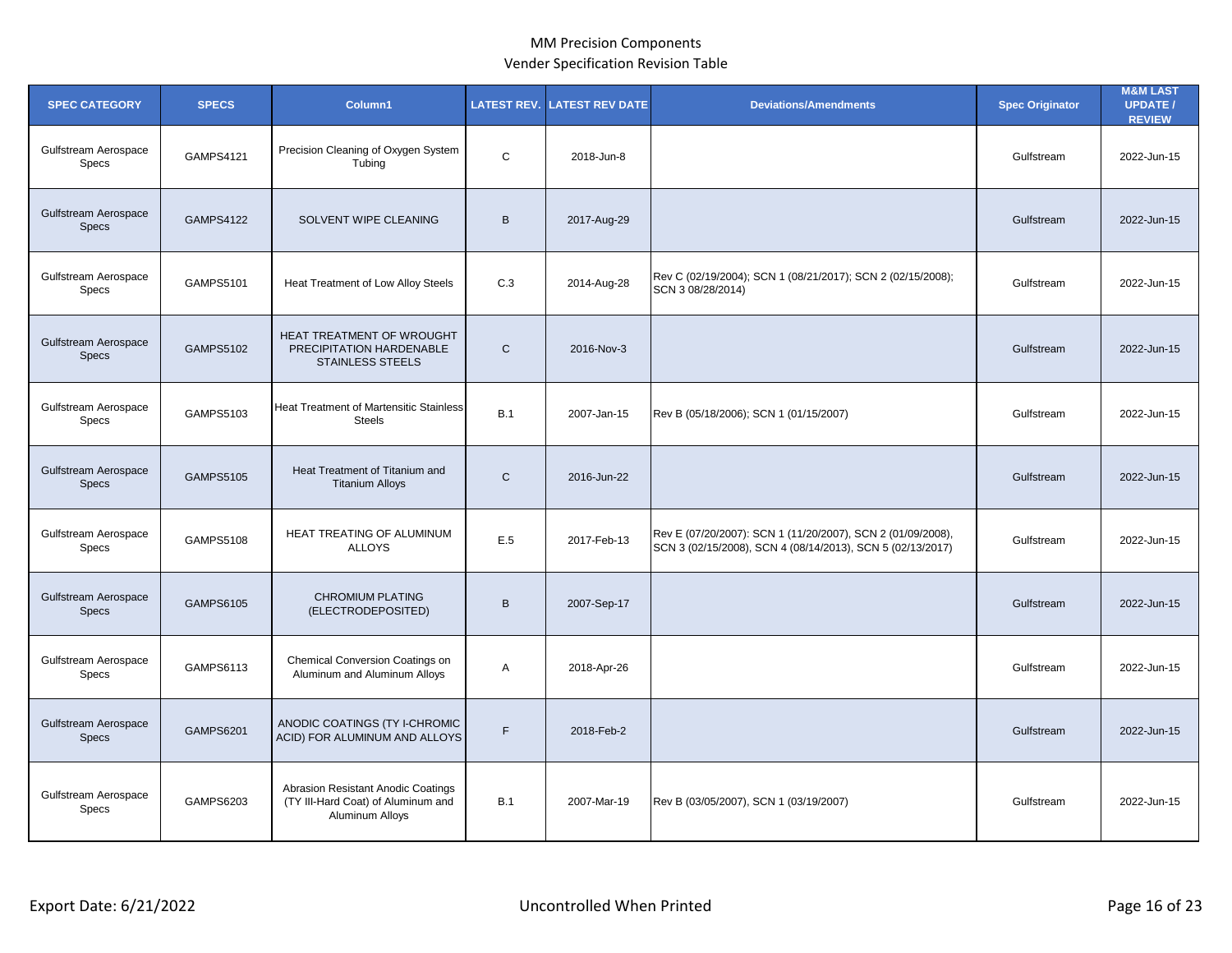| <b>SPEC CATEGORY</b>                 | <b>SPECS</b>     | Column1                                                                               | <b>LATEST REV.</b> | <b>LATEST REV DATE</b> | <b>Deviations/Amendments</b>                                                      | <b>Spec Originator</b> | <b>M&amp;M LAST</b><br><b>UPDATE/</b><br><b>REVIEW</b> |
|--------------------------------------|------------------|---------------------------------------------------------------------------------------|--------------------|------------------------|-----------------------------------------------------------------------------------|------------------------|--------------------------------------------------------|
| Gulfstream Aerospace<br><b>Specs</b> | <b>GAMPS6204</b> | PHOSPHORIC ACID ANODIZING OF<br>ALUMINUM FOR BONDING                                  | N                  | 2019-Nov-20            |                                                                                   | Gulfstream             | 2022-Jun-15                                            |
| Gulfstream Aerospace<br><b>Specs</b> | GAMPS6206        | ANODIC COATINGS (TYPE IC -<br><b>BORIC SULFURIC ACID)</b>                             | C                  | 2017-Mar-28            |                                                                                   | Gulfstream             | 2022-Jun-15                                            |
| Gulfstream Aerospace<br><b>Specs</b> | <b>GAMPS7102</b> | <b>SEALING OF SURFACES FOR</b><br>AERODYNAMIC SMOOTHNESS                              | E.                 | 2016-Nov-22            |                                                                                   | Gulfstream             | 2022-Jun-15                                            |
| Gulfstream Aerospace<br>Specs        | <b>GAMPS7115</b> | Requirements for Sealing Pressurized,<br>Unpressurized, and Environmental<br>Areas    | Q                  | 2021-Jun-22            |                                                                                   | Gulfstream             | 2022-Jun-15                                            |
| Gulfstream Aerospace<br><b>Specs</b> | <b>GAMPS7116</b> | Requirements for Sealing GVII Integral<br><b>Fuel Tanks</b>                           | E                  | 2021-Feb-22            |                                                                                   | Gulfstream             | 2022-Jun-15                                            |
| Gulfstream Aerospace<br>Specs        | <b>GAMPS7120</b> | SEALING PROCESS FOR NON-<br>PRESSURIZED STATIC JOINTS.<br><b>EXCLUDING FUEL TANKS</b> | В                  | 2016-Jun-6             |                                                                                   | Gulfstream             | 2022-Jun-15                                            |
| Gulfstream Aerospace<br><b>Specs</b> | <b>GAMPS8404</b> | Application of Sealing Tape on<br><b>Composite Fairings</b>                           | $-3$               | 2011-Aug-9             | Rev - (12/12/2001), SCN 1 (10/02/2002), SCN 2 (06/20/2008),<br>SCN 3 (08/09/2011) | Gulfstream             | 2022-Jun-15                                            |
| Gulfstream Aerospace<br>Specs        | GAMPS9101        | ULTRASONIC QUALITY REQMT'S<br>FOR ALUMINUM AND ALUM ALLOYS                            | <b>B.1</b>         | 2013-Aug-19            | Rev B (10/16/2006) SCN 1 (08/19/2013)                                             | Gulfstream             | 2022-Jun-15                                            |
| Gulfstream Aerospace<br><b>Specs</b> | GAMPS9102        | ULTRASONIC INSPECTION OF LOW<br>ALLOY AND STAINLESS STEELS                            | $\mathsf{C}$       | 2006-Sep-25            |                                                                                   | Gulfstream             | 2022-Jun-15                                            |
| Gulfstream Aerospace<br>Specs        | GAMPS9103        | ULTRASONIC QUALITY REQMT'S<br>FOR TITANIUM AND TITANIUM<br><b>ALLOYS</b>              | B                  | 2006-Oct-16            |                                                                                   | Gulfstream             | 2022-Jun-15                                            |
| Gulfstream Aerospace<br><b>Specs</b> | <b>GAMPS9504</b> | CLAD TEST METHOD FOR 2024<br><b>ALUMINUM ALLOY</b>                                    | B                  | 1997-Aug-27            |                                                                                   | Gulfstream             | 2022-Jun-15                                            |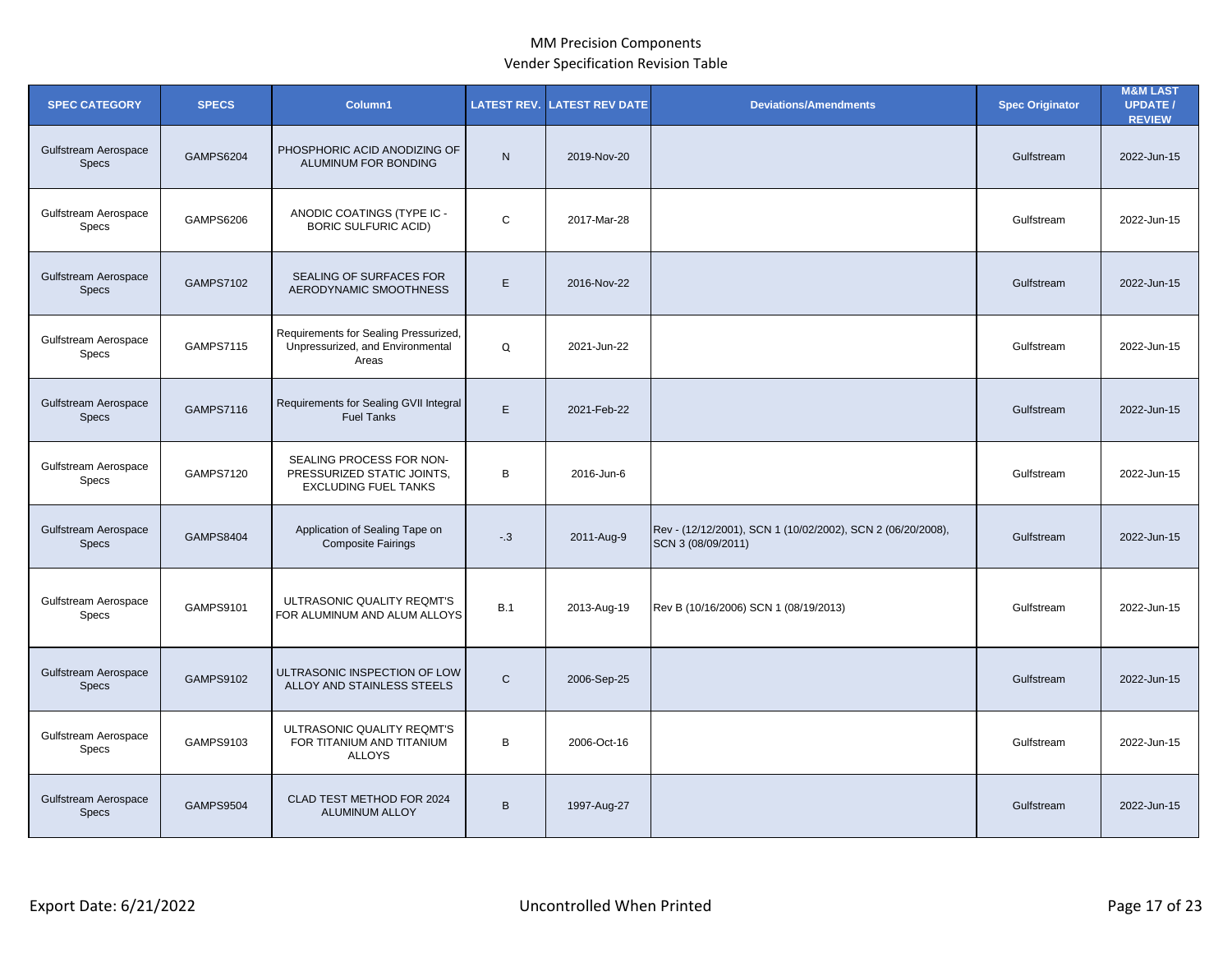| <b>SPEC CATEGORY</b>                        | <b>SPECS</b>   | Column1                                                              | <b>LATEST REV.</b>       | <b>LATEST REV DATE</b> | <b>Deviations/Amendments</b>          | <b>Spec Originator</b> | <b>M&amp;M LAST</b><br><b>UPDATE/</b><br><b>REVIEW</b> |
|---------------------------------------------|----------------|----------------------------------------------------------------------|--------------------------|------------------------|---------------------------------------|------------------------|--------------------------------------------------------|
| Gulfstream Aerospace<br>Specs               | GAMPS9505      | CORROSION TEST METHOD,<br><b>GENERAL, METALS</b>                     | $\overline{a}$           | 1983-Jan-11            |                                       | Gulfstream             | 2022-Jun-15                                            |
| Gulfstream Aerospace<br><b>Specs</b>        | GAN10W         | Nut-Thin Hex, Aluminum Alloy, 250°F                                  | D                        | 2019-Jun-26            |                                       | Gulfstream             | 2022-Jun-15                                            |
| Gulfstream Aerospace<br>Specs               | GAN11AC        | Nameplate Overcoat, Placard and<br>Panel Protective Coating          |                          | 1985-May-9             | Equivalent to Grumman Std Dwg GN11AC. | Gulfstream             | 2022-Jun-15                                            |
| Gulfstream Aerospace<br><b>Specs</b>        | <b>GAN502A</b> | Nut, Dome, Two Lug, Self-Sealing, Self-<br>Locking, Floating 125 KSI | $\mathsf{B}$             | 2017-Jan-26            |                                       | Gulfstream             | 2022-Jun-15                                            |
| Gulfstream Aerospace<br>Specs               | GAN510AA       | NUT-COLLAR, SHEAR, ALUMINUM<br><b>ALLOY</b>                          | D                        | 2021-Nov-30            |                                       | Gulfstream             | 2022-Jun-15                                            |
| Gulfstream Aerospace<br><b>Specs</b>        | GAN510AF       | NUT - COLLAR, SHEAR, ALUMINUM<br>ALLOY, Standard & 1/32" oversize    | $\blacksquare$           | 1994-Nov-30            |                                       | Gulfstream             | 2022-Jun-15                                            |
| Gulfstream Aerospace<br>Specs               | GAN510AG       | NUT-COLLAR, STAINLESS STEEL,<br>Standard & 1/32" Oversize            | $\overline{\phantom{a}}$ | 1995-Feb-4             |                                       | Gulfstream             | 2022-Jun-15                                            |
| <b>Gulfstream Aerospace</b><br><b>Specs</b> | GAN510AJ       | NUT - COLLAR, TENSION,<br>STAINLESS STEEL, 1/64" Oversize            |                          | 1994-Nov-30            |                                       | Gulfstream             | 2022-Jun-15                                            |
| Gulfstream Aerospace<br>Specs               | GAN510BF       | NUT - COLLAR, SHEAR, STAINLESS<br>STEEL, Standard & 1/64" Oversize   |                          | 1995-Feb-4             |                                       | Gulfstream             | 2022-Jun-15                                            |
| Gulfstream Aerospace<br><b>Specs</b>        | GAN510BL       | NUT - COLLAR, TENSION, 17-4PH<br>STAINLESS STEEL, 1/32" Oversize     | A                        | 2000-Aug-23            |                                       | Gulfstream             | 2022-Jun-15                                            |
| Gulfstream Aerospace<br>Specs               | <b>GAN510C</b> | NUT, CAP - HEX, NYLON CAP, SELF<br>LOCKING, 250°F                    | A                        | 1993-Jul-26            |                                       | Gulfstream             | 2022-Jun-15                                            |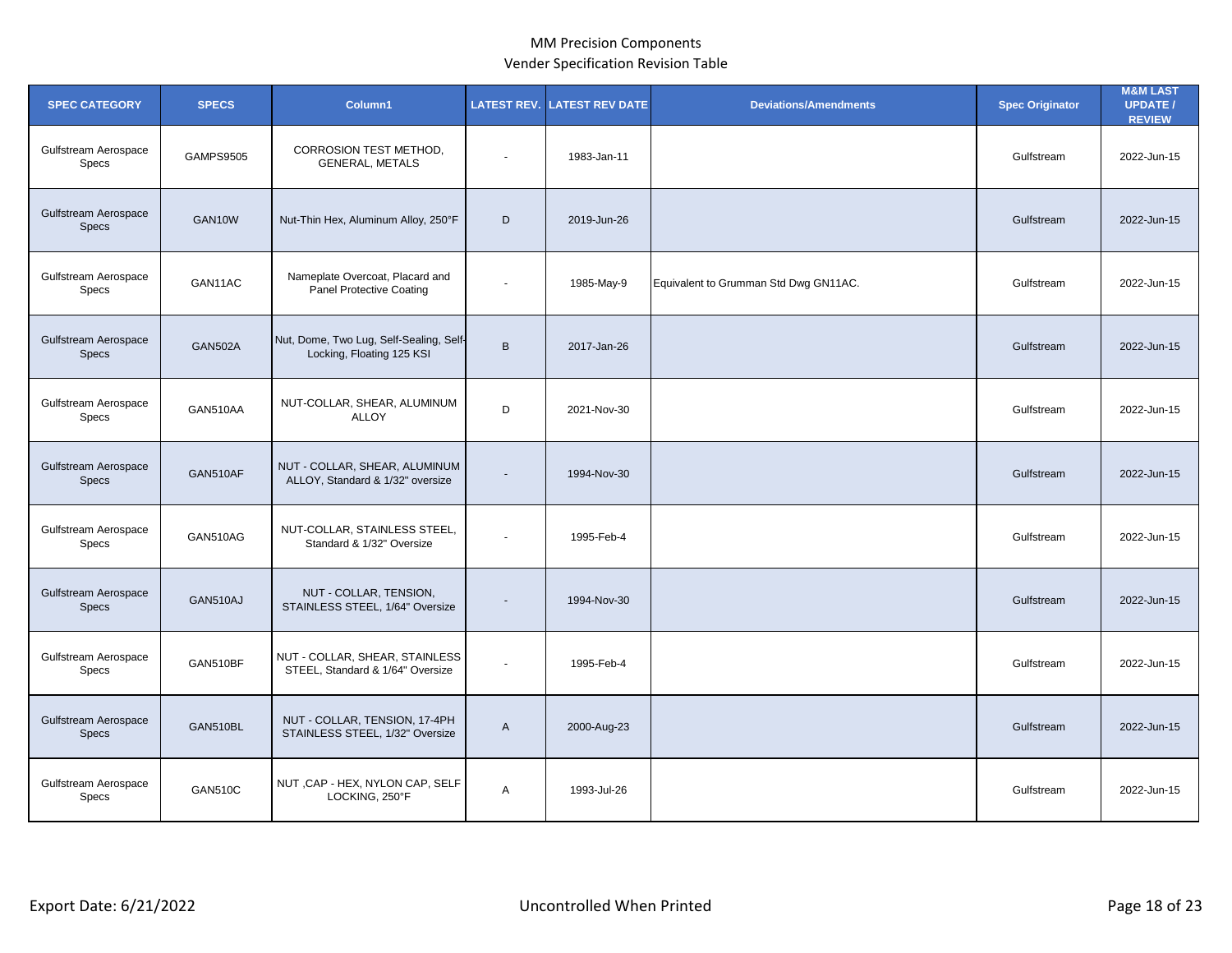| <b>SPEC CATEGORY</b>                        | <b>SPECS</b>   | Column1                                                                          | <b>LATEST REV.</b> | <b>LATEST REV DATE</b> | <b>Deviations/Amendments</b> | <b>Spec Originator</b> | <b>M&amp;M LAST</b><br><b>UPDATE /</b><br><b>REVIEW</b> |
|---------------------------------------------|----------------|----------------------------------------------------------------------------------|--------------------|------------------------|------------------------------|------------------------|---------------------------------------------------------|
| Gulfstream Aerospace<br><b>Specs</b>        | GAN510DA       | NUT - COLLAR ASSY, TENSION,<br>CRES, SELF-ALIGNING, Standard &<br>1/32" Oversize | $\blacksquare$     | 1995-Feb-4             |                              | Gulfstream             | 2022-Jun-15                                             |
| Gulfstream Aerospace<br>Specs               | GAN511F        | NUT - SIX POINT, SELF-LOCKING,<br>SHEAR APPLICATION                              | A                  | 2017-Feb-20            |                              | Gulfstream             | 2022-Jun-15                                             |
| Gulfstream Aerospace<br><b>Specs</b>        | GAP110K        | PAINT, MARKING                                                                   | D                  | 2017-May-3             |                              | Gulfstream             | 2022-Jun-15                                             |
| Gulfstream Aerospace<br>Specs               | <b>GAP110M</b> | PAINT, MARKING                                                                   | $\mathsf{C}$       | 2017-May-3             |                              | Gulfstream             | 2022-Jun-15                                             |
| Gulfstream Aerospace<br><b>Specs</b>        | <b>GAP110S</b> | PAINT - LACQUER TORQUE SEAL<br><b>COMPOUND</b>                                   | E                  | 2018-Apr-6             |                              | Gulfstream             | 2022-Jun-15                                             |
| Gulfstream Aerospace<br><b>Specs</b>        | GAR110MY       | Resin - Fairing Compound, Epoxy,<br>Flexible, Two Component A/B                  | B                  | 2020-May-29            |                              | Gulfstream             | 2022-Jun-15                                             |
| Gulfstream Aerospace<br><b>Specs</b>        | <b>GAR111D</b> | RELEASE AGENT - DRY FILM LUBE<br>& MOLD RELEASE (TFE)                            | $\mathsf{C}$       | 2005-Mar-15            |                              | Gulfstream             | 2022-Jun-15                                             |
| Gulfstream Aerospace<br>Specs               | GAR520MF       | RECEPTACLE - NUTPLATE,<br>STRUCTURAL QUICK RELEASE<br>FASTENER, 2 LUG, FLAT BEAM | $\mathsf{C}$       | 2016-May-16            |                              | Gulfstream             | 2022-Jun-15                                             |
| <b>Gulfstream Aerospace</b><br><b>Specs</b> | GAR540MF       | RING-RETAINING, SOLID,<br>STRUCTURAL QUICK RELEASE<br><b>FASTENER</b>            |                    | 2007-Jun-4             |                              | Gulfstream             | 2022-Jun-15                                             |
| Gulfstream Aerospace<br>Specs               | GAS115C        | SOLVENT COMPOUND - CLEANING<br><b>AGENT</b>                                      | ä,                 | 1996-Feb-15            |                              | Gulfstream             | 2022-Jun-15                                             |
| Gulfstream Aerospace<br><b>Specs</b>        | <b>GAS115H</b> | SOLVENT - CLEANER / DEGREASER<br>- MIXED HYDROCARBONS                            | $\mathsf{A}$       | 2006-Nov-20            |                              | Gulfstream             | 2022-Jun-15                                             |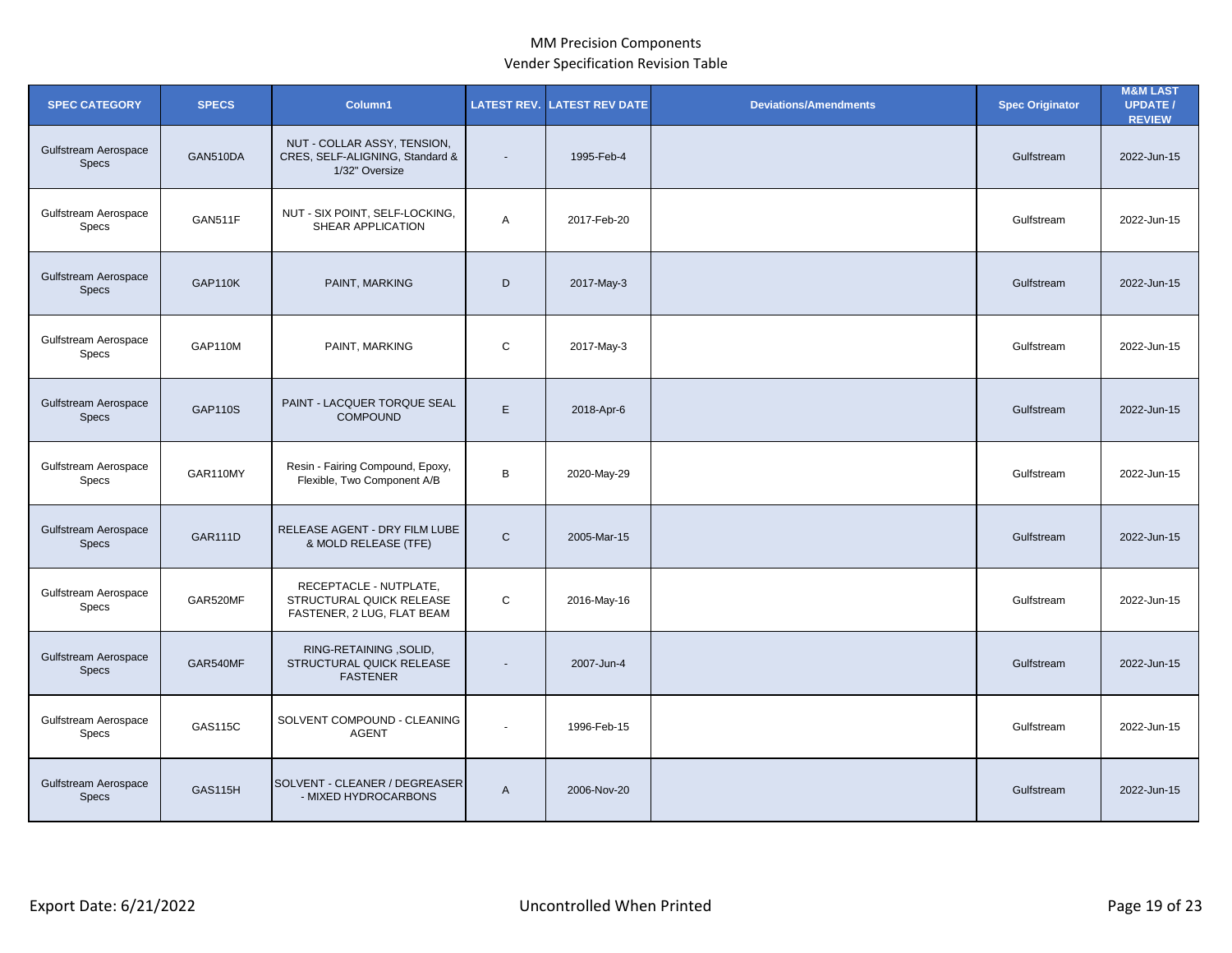| <b>SPEC CATEGORY</b>                        | <b>SPECS</b>   | Column1                                                                                                      | <b>LATEST REV.</b> | <b>ATEST REV DATE</b> | <b>Deviations/Amendments</b>                               | <b>Spec Originator</b> | <b>M&amp;M LAST</b><br><b>UPDATE /</b><br><b>REVIEW</b> |
|---------------------------------------------|----------------|--------------------------------------------------------------------------------------------------------------|--------------------|-----------------------|------------------------------------------------------------|------------------------|---------------------------------------------------------|
| Gulfstream Aerospace<br>Specs               | <b>GAS115J</b> | SOLVENT COMPOUND - AQUEOUS<br><b>CLEANER / DEGREASER</b>                                                     | $\mathbf{r}$       | 1997-Oct-28           |                                                            | Gulfstream             | 2022-Jun-15                                             |
| <b>Gulfstream Aerospace</b><br><b>Specs</b> | <b>GAS115K</b> | SOLVENT - METHYL PROPYL<br><b>KETONE (MPK)</b>                                                               | $\mathsf{A}$       | 2016-Apr-6            |                                                            | Gulfstream             | 2022-Jun-15                                             |
| Gulfstream Aerospace<br>Specs               | GAS115PC       | SOLVENT COMPOUND-<br>CLEANER/DEGREASER                                                                       | $\mathsf C$        | 2017-Jun-8            |                                                            | Gulfstream             | 2022-Jun-15                                             |
| <b>Gulfstream Aerospace</b><br><b>Specs</b> | GAS30BF        | MATERIAL SUBSTITUTION LIST                                                                                   | $\mathsf{R}$       | 2020-Aug-11           |                                                            | Gulfstream             | 2022-Jun-15                                             |
| Gulfstream Aerospace<br>Specs               | GAT100AB       | TAPE - FLATBACK MASKING                                                                                      | A.2                | 2014-Jul-16           | Rev A (07/17/2006); SCN 1 (01/03/2007); SCN 2 (07/16/2014) | Gulfstream             | 2022-Jun-15                                             |
| <b>Gulfstream Aerospace</b><br><b>Specs</b> | GAT100BA       | Tape, Identification Marker Blanks                                                                           | D                  | 2021-Jun-23           |                                                            | Gulfstream             | 2022-Jun-15                                             |
| Gulfstream Aerospace<br>Specs               | GAT100BP       | Tape, Identification Marker                                                                                  | B                  | 2019-Feb-28           |                                                            | Gulfstream             | 2022-Jun-15                                             |
| <b>Gulfstream Aerospace</b><br><b>Specs</b> | GER-7818       | OMNIPART KNOWLEDGEBASE<br><b>ENVIRONMENT EXTERNAL</b><br>SUPPLIER REVISION MANAGED<br><b>APPLICATION SET</b> | $\mathsf{T}$       | 2022-Jun-14           |                                                            | Gulfstream             | 2022-Jun-15                                             |
| Gulfstream Aerospace<br>Specs               | GMS4115        | Faying Surface Sealing Compound,<br>Extended Assembly Time, Integral Fuel<br>Tanks and Fuel Cell Cavities    | $\blacksquare$     | 2013-Nov-19           |                                                            | Gulfstream             | 2022-Jun-15                                             |
| Gulfstream Aerospace<br><b>Specs</b>        | <b>GMS5001</b> | EPOXY PRIMER COATING.<br>HYDRAULIC FLUID RESISTANC<br>(FINISH 2012)                                          | $\blacksquare$     | 1983-May-17           | Supersedes GM5002 Revs 1 & 2.                              | Gulfstream             | 2022-Jun-15                                             |
| Gulfstream Aerospace<br>Specs               | GMS5005        | EPOXY PRIMER COATING, LOW<br>VOC, DIPHOSPHATE ESTER<br>HYDRAULIC FLUID RESISTANCE                            | D                  | 2020-Mar-4            |                                                            | Gulfstream             | 2022-Jun-15                                             |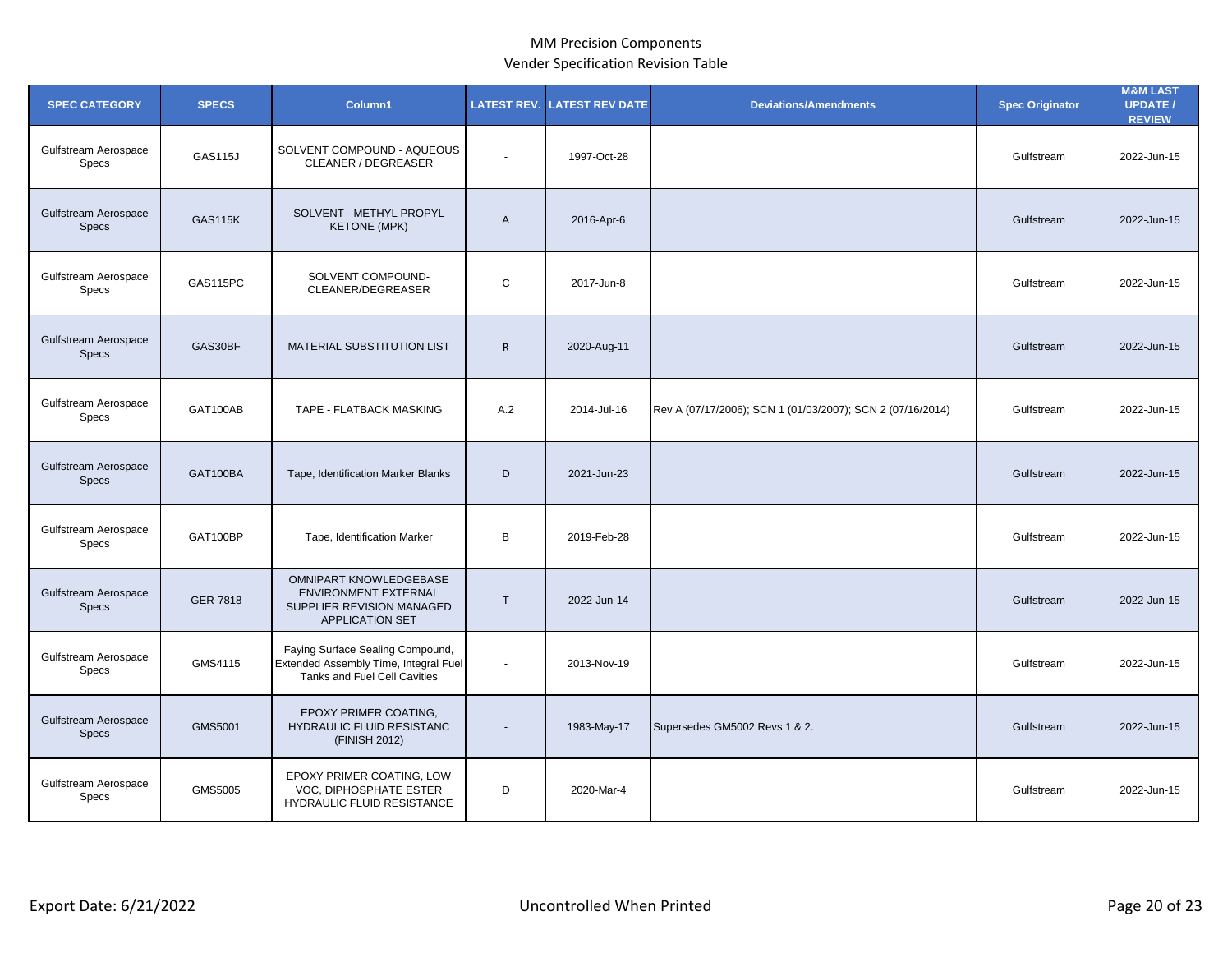| <b>SPEC CATEGORY</b>                 | <b>SPECS</b>         | Column1                                                                                                             | <b>LATEST REV.</b> | <b>LATEST REV DATE</b> | <b>Deviations/Amendments</b> | <b>Spec Originator</b> | <b>M&amp;M LAST</b><br><b>UPDATE/</b><br><b>REVIEW</b> |
|--------------------------------------|----------------------|---------------------------------------------------------------------------------------------------------------------|--------------------|------------------------|------------------------------|------------------------|--------------------------------------------------------|
| Gulfstream Aerospace<br><b>Specs</b> | GMS5005_AML          | <b>APPROVED MATERIAL LIST:</b><br>EPOXY PRIMER COATING, LOW<br>VOC, DIPHOSPHATE ESTER<br>HYDRAULIC FLUID RESISTANCE | K                  | 2020-Feb-20            |                              | Gulfstream             | 2021-Nov-5                                             |
| Gulfstream Aerospace<br>Specs        | GMS5006              | EPOXY TOPCOAT, HIGH-<br>SOLIDS, DIPHOSPHATE ESTER<br>HYDRAULIC FLUID RESISTANT                                      | A                  | 2020-Mar-4             |                              | Gulfstream             | 2022-Jun-15                                            |
| Gulfstream Aerospace<br><b>Specs</b> | <b>GMS5006_AML</b>   | <b>APPROVED MATERIAL LIST:</b><br>EPOXY TOPCOAT, HIGH-<br>SOLIDS, DIPHOSPHATE ESTER<br>HYDRAULIC FLUID RESISTANT    | M                  | 2020-Feb-20            |                              | Gulfstream             | 2021-Jul-12                                            |
| <b>NORTHROP GRUMMAN</b>              | <b>GS30A</b>         | SUPERSESSION,<br>SELECTION/CROSS REFERENCE<br>STANDARD AND REPORT                                                   | AE                 | 2013-May-31            |                              | Northrop Grumman       | 2021-Oct-8                                             |
| NORTHROP GRUMMAN                     | GT23A                | TEST, NON-DESTRUCTIVE,<br>PENETRANT METHOD OF<br><b>INSPECTION</b>                                                  | T                  | 2009-Jul-31            |                              | Northrop Grumman       | 2021-Jul-15                                            |
| Gulfstream Aerospace<br><b>Specs</b> | <b>GVII-GER-0229</b> | Aerodynamic Contour Smoothness<br><b>General Specification</b>                                                      | F                  | 2016-Jan-21            |                              | Gulfstream             | 2021-Oct-8                                             |
| <b>SPIRIT SPECS</b>                  | MAA1-10042-1         | <b>Supplier Quality Assurance Manual</b>                                                                            | $\mathsf{L}$       | 2022-May-26            |                              | Spirit                 | 2022-Jun-3                                             |
| <b>SPIRIT SPECS</b>                  | MAA1-10150-1         | Supplier Code of Conduct                                                                                            | A                  | 2021-Aug-10            |                              | Spirit                 | 2022-Feb-18                                            |
| <b>SPIRIT SPECS</b>                  | MAA1-10156-1         | Spirit Supplier Quality APQP and PPAP<br>Requirements                                                               | <b>NEW</b>         | 2021-Nov-16            |                              | Spirit                 | 2022-Feb-18                                            |
| <b>IAI SPECS</b>                     | MS100013E            | <b>CORROSION INHIBITING FLUID-</b><br>RESISTANT EPOXY PRIMER                                                        | C                  | 2016-Aug-31            |                              | IAI                    | 2021-Jul-23                                            |
| <b>IAI SPECS</b>                     | MS100013E QPL        | <b>Qualified Products List:</b><br><b>CORROSION INHIBITING FLUID-</b><br>RESISTANT EPOXY PRIMER                     | B                  | 2016-Aug-31            |                              | IAI                    | 2021-Jul-23                                            |
| <b>IAI SPECS</b>                     | MS215022E            | Sealing Compound, Intermittent use to<br>380°F (182°C)                                                              | $\mathsf{C}$       | 2018-Feb-15            |                              | IAI                    | 2021-Jul-30                                            |
| <b>IAI SPECS</b>                     | MS215022E QPL        | <b>QUALIFIED PRODUCTS LIST:</b><br>Sealing Compound, Intermittent use to<br>380°F (182°C)                           | D                  | 2020-Apr-5             |                              | IAI                    | 2021-Jul-30                                            |
| <b>IAI SPECS</b>                     | PS013000E            | HEAT TREATMENT OF ALUMINUM<br><b>ALLOYS</b>                                                                         | W                  | 2020-Dec-22            |                              | IAI                    | 2021-Oct-4                                             |
| <b>IAI SPECS</b>                     | PS231120E            | CHROMIC ACID ANODIZING                                                                                              | Y                  | 2018-Nov-8             |                              | <b>IAI</b>             | 2021-Oct-4                                             |
| <b>IAI SPECS</b>                     | PS233200E            | <b>CHEMICAL CONVERSION</b><br>COATINGS FOR ALUMINUM AND<br>ALUMINUM ALLOYS                                          | N                  | 2021-Sep-1             |                              | IAI                    | 2021-Dec-16                                            |
| <b>IAI SPECS</b>                     | PS243900E            | APPLICATION OF FLUID-RESISTANT<br><b>EPOXY PRIMER</b>                                                               | P                  | 2021-Nov-2             |                              | IAI                    | 2021-Dec-16                                            |
| <b>IAI SPECS</b>                     | PS249150E            | POLYURETHANE CORROSION<br>PREVENTIVE COATING FOR<br>AIRCRAFT INTEGRAL FUEL TANKS                                    | H.                 | 2021-Mar-7             |                              | IAI                    | 2021-Jul-30                                            |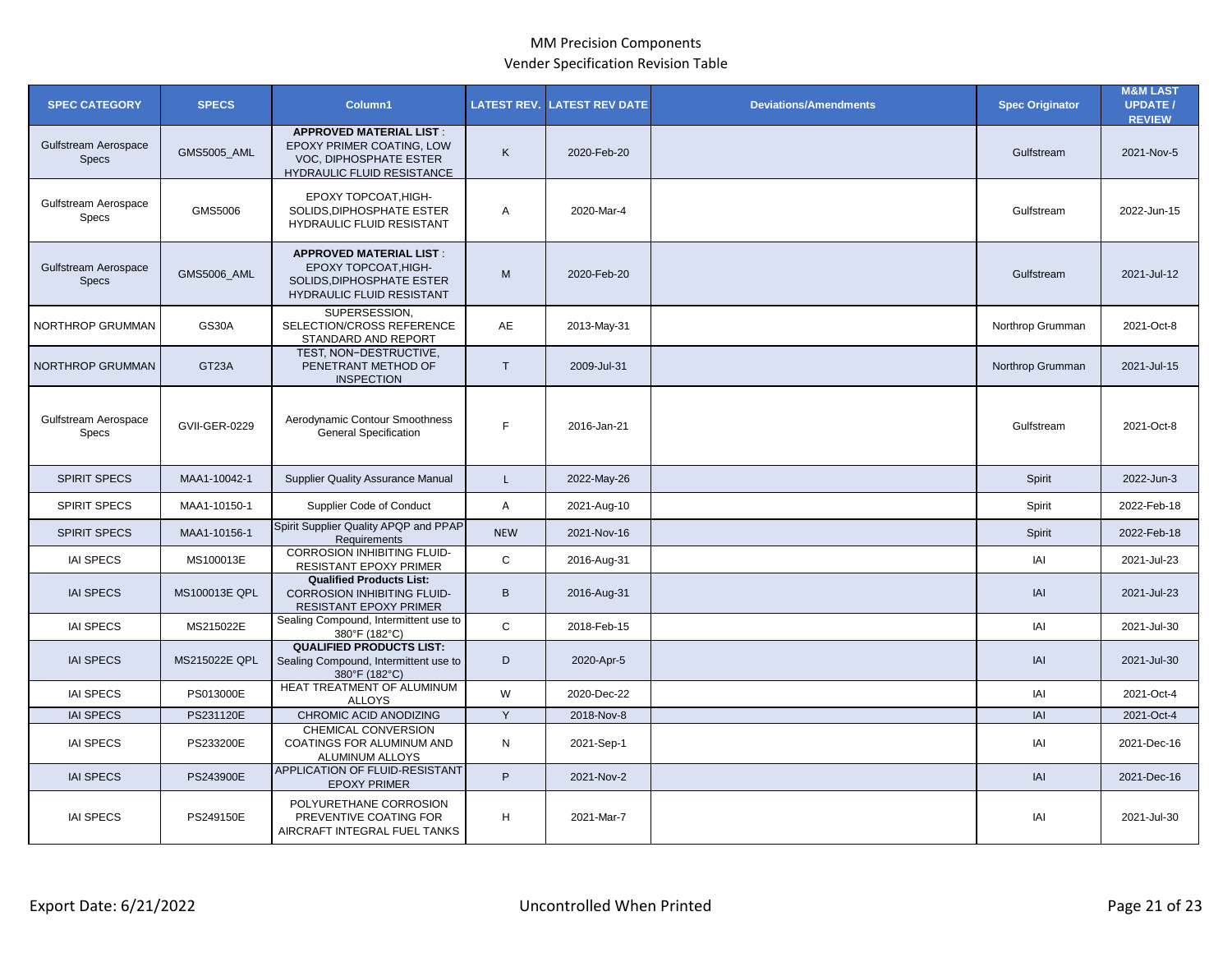| <b>SPEC CATEGORY</b>                     | <b>SPECS</b>   | Column1                                                                                                                 | <b>LATEST REV.</b> | <b>LATEST REV DATE</b> | <b>Deviations/Amendments</b> | <b>Spec Originator</b> | <b>M&amp;M LAST</b><br><b>UPDATE /</b><br><b>REVIEW</b> |
|------------------------------------------|----------------|-------------------------------------------------------------------------------------------------------------------------|--------------------|------------------------|------------------------------|------------------------|---------------------------------------------------------|
| <b>IAI SPECS</b>                         | PS253310E      | PROTECTIVE FINISHES AND<br>COATINGS FOR ALL COMMERCIAL<br><b>AIRCRAFT</b>                                               | B                  | 2015-May-15            |                              | <b>IAI</b>             | 2021-Jul-30                                             |
| <b>IAI SPECS</b>                         | PS254000E      | APPLICATION OF WATER<br><b>DISPLACING CORROSION</b><br><b>INHIBITING COMPOUDS</b>                                       | B                  | 2005-Apr-20            |                              | IAI                    | 2021-Jul-30                                             |
| <b>IAI SPECS</b>                         | PS313100E      | SEALING OF AIRCRAFT - GENERAL                                                                                           | $\mathsf{J}$       | 5/20/2019              |                              | A                      | 2021-Oct-8                                              |
| <b>IAI SPECS</b>                         | PS314100E      | SEALING OF INTEGRAL FUEL<br><b>TANKS</b>                                                                                | $\mathsf{L}$       | 2021-Jan-28            |                              | IAI                    | 2021-Jul-30                                             |
| <b>IAI SPECS</b>                         | PS500100E      | <b>IDENTIFICATION OF AIRCRAFT</b><br><b>PARTS</b>                                                                       | J6                 | 2018-Jan-10            |                              | IAI                    | 2021-Jul-30                                             |
| <b>IAI SPECS</b>                         | PS500200E      | Identification (Name) Plates and Tapes                                                                                  | C <sub>3</sub>     | 2014-Sep-30            |                              | IAI                    | 2021-Jul-30                                             |
| <b>IAI SPECS</b>                         | PS550600E      | FORMING OF ALUMINUM ALLOY<br>SHEET, PLATE & EXTRUSIONS                                                                  | M                  | 2021-Feb-15            |                              | IAI                    | 2022-Feb-25                                             |
| <b>IAI SPECS</b>                         | PS551100E      | <b>FABRICATION PRACTICES OF</b><br>METALLIC PARTS AND ASSEMBLIES<br>- GENERAL                                           | D                  | 2015-Jul-20            |                              | IAI                    | 2021-Oct-4                                              |
| <b>IAI SPECS</b>                         | PS551110E      | <b>FABRICATION PRACTICES-SHEET</b><br>METAL AND EXTRUSIONS                                                              | $\mathsf{C}$       | 2005-Apr-20            |                              | A                      | 2021-Jul-30                                             |
| <b>IAI SPECS</b>                         | PS551170E      | <b>FABRICATION PRACTICES-</b><br>SURFACE FINISH AND ROUGHNESS<br><b>CONTROL</b>                                         | D <sub>1</sub>     | 2016-Jul-31            |                              | IAI                    | 2021-Oct-8                                              |
| <b>IAI SPECS</b>                         | PS800200E      | HARDNESS TESTING OF METALS                                                                                              | H                  | 2011-Aug-4             |                              | A                      | 2021-Aug-9                                              |
| <b>IAI SPECS</b>                         | PS800204E      | HARDNESS & ELECTRICAL<br>CONDUCTIVITY Inspection -<br>Acceptance Criteria Tables for Metal<br>and Parts                 | G <sub>1</sub>     | 2016-Mar-31            |                              | IAI                    | 2021-Aug-9                                              |
| <b>IAI SPECS</b>                         | PS800400E      | DETERMINATION OF ELECTRICAL<br>CONDUCTIVITY OF ALUMINUM<br>ALLOYS Using Electromagnetic (EDDY<br><b>CURRENT)</b> Method | G                  | 2021-May-3             |                              | IAI                    | 2021-Oct-8                                              |
| <b>IAI SPECS</b>                         | PS810010E      | <b>QUALIFICATION AND</b><br>CERTIFICATION OF NON-<br>DESTRUCTIVE TESTING<br>PERSONNEL                                   | N <sub>2</sub>     | 2018-Dec-17            |                              | IAI                    | 2021-Aug-9                                              |
| <b>IAI SPECS</b>                         | PS810100E      | LIQUID PENETRANT INSPECTION                                                                                             | P                  | 2020-Oct-25            |                              | <b>IAI</b>             | 2021-Oct-11                                             |
| <b>Arlington Precision</b><br>Components | QAP406-005     | Internal Specification for Purchases of<br><b>External Processes and Materials</b>                                      | Rel                | 2011-Jul-30            |                              | Arlington Machine      | 2022-Feb-28                                             |
| <b>Arlington Precision</b><br>Components | QAP410-013     | <b>Subcontractor Quality Requirements</b>                                                                               | D                  | 2019-Dec-19            |                              | Arlington Machine      | 2022-Feb-28                                             |
| <b>TRIUMPH SPECS</b>                     | SPS-100000 TGI | <b>GENERAL SEALING</b>                                                                                                  | A                  | 2018-Nov-13            |                              | Triumph                | 2021-Nov-5                                              |
| <b>TRIUMPH SPECS</b>                     | SPS-100340     | <b>TEMPORARY PROTECTION OF</b><br>PRODUCTION MATERIALS, PARTS,<br>AND ASSEMBLIES                                        | E.2                | 2017-Dec-20            |                              | Triumph                | 2021-Oct-8                                              |
| <b>TRIUMPH SPECS</b>                     | SPS-100340 TGI | TEMPORARY PROTECTION OF<br>PRODUCTION MATERIALS, PARTS,<br>AND ASSEMBLIES                                               | Α                  | 2017-Mar-27            |                              | Triumph                | 2021-Jul-12                                             |